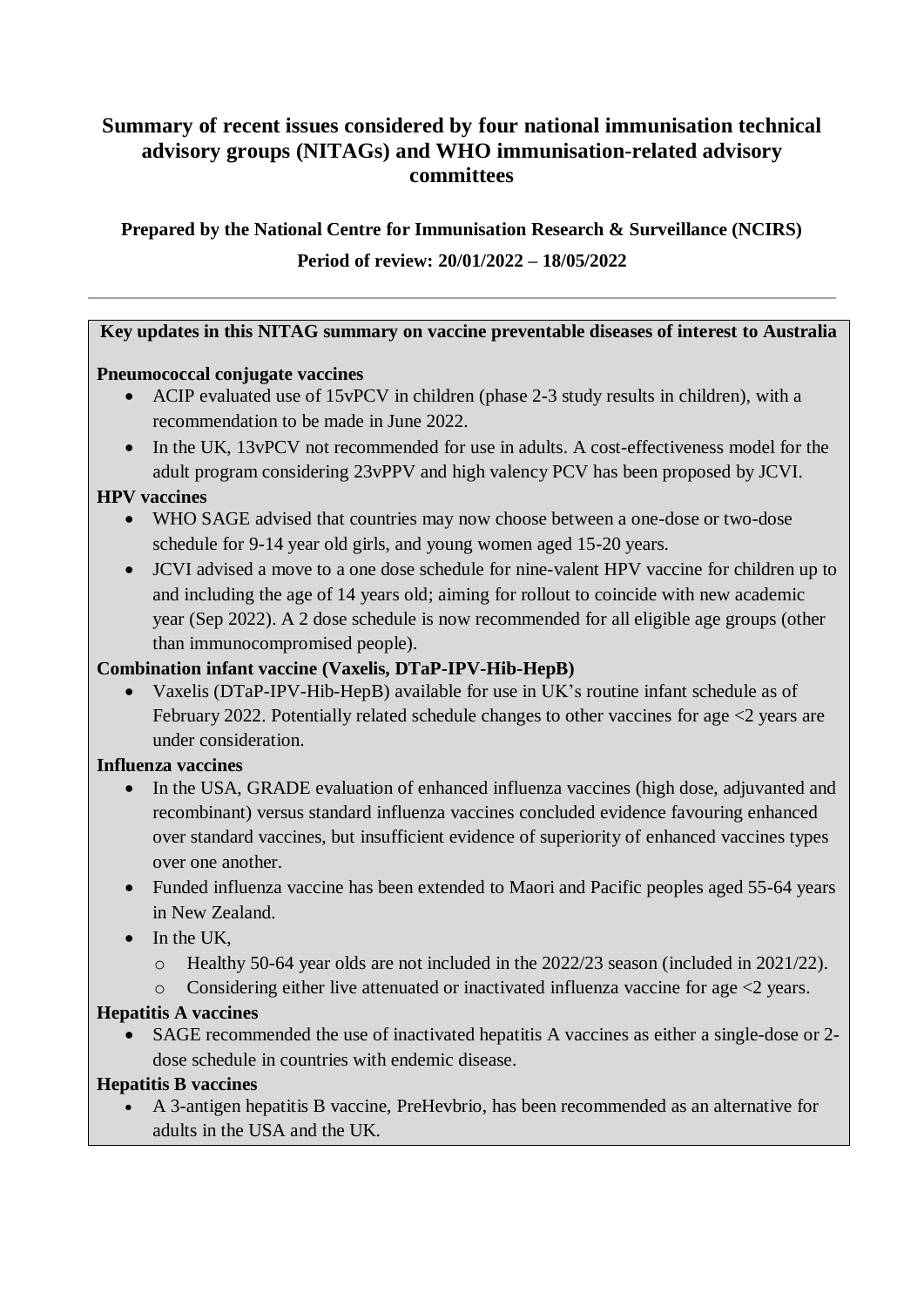# **Contents**

| $\mathbf{1}$            |                                                                                   |                                                                                           |  |
|-------------------------|-----------------------------------------------------------------------------------|-------------------------------------------------------------------------------------------|--|
|                         | 1.1                                                                               |                                                                                           |  |
|                         | 1.2                                                                               |                                                                                           |  |
| $\overline{2}$          |                                                                                   |                                                                                           |  |
|                         | 2.1                                                                               |                                                                                           |  |
|                         | 2.2                                                                               |                                                                                           |  |
| $3^{\circ}$             | Joint Committee on Vaccination and Immunisation (JCVI), UK Department of Health11 |                                                                                           |  |
|                         | 3.1                                                                               |                                                                                           |  |
|                         | 3.2                                                                               |                                                                                           |  |
| $\overline{\mathbf{4}}$ |                                                                                   |                                                                                           |  |
|                         | 4.1                                                                               |                                                                                           |  |
|                         | 4.2                                                                               |                                                                                           |  |
| 5                       |                                                                                   |                                                                                           |  |
|                         | 5.1                                                                               |                                                                                           |  |
|                         | 5.2                                                                               |                                                                                           |  |
|                         | 5.3                                                                               | Extraordinary meeting of the Strategic Advisory Group of Experts (SAGE) on Immunisation18 |  |
|                         | 5.4                                                                               |                                                                                           |  |
|                         | 5.5                                                                               |                                                                                           |  |
|                         | 5.6                                                                               |                                                                                           |  |
|                         | 5.7                                                                               |                                                                                           |  |
| 6                       |                                                                                   |                                                                                           |  |
|                         | 6.1                                                                               | Published information on assessment and registration of vaccines in Australia by TGA 21   |  |
| 7                       |                                                                                   |                                                                                           |  |
| 8                       |                                                                                   |                                                                                           |  |
|                         | 8.1                                                                               |                                                                                           |  |
|                         | 8.2                                                                               |                                                                                           |  |
|                         | 8.3                                                                               |                                                                                           |  |
|                         | 8.4                                                                               |                                                                                           |  |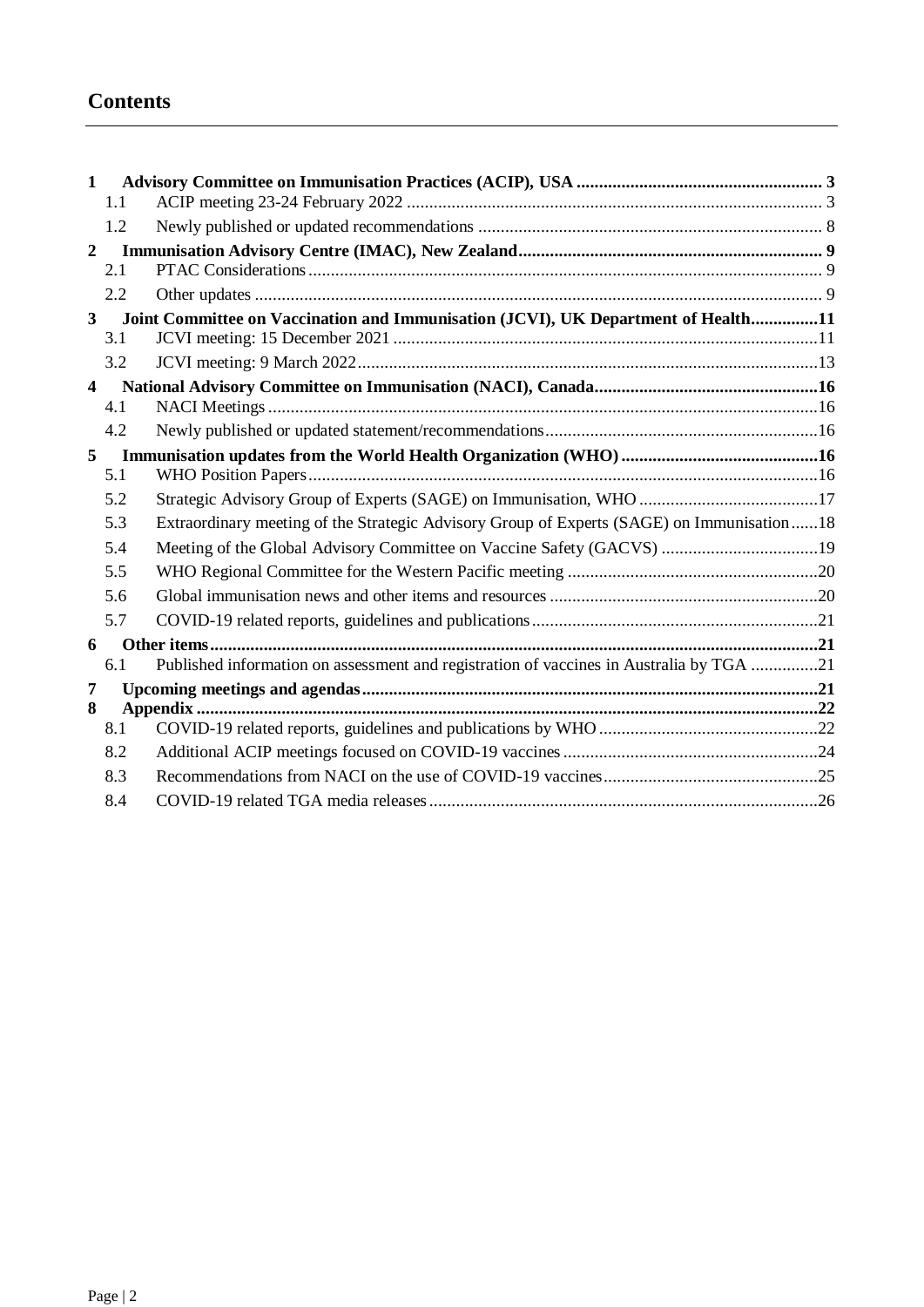# <span id="page-2-0"></span>**1 Advisory Committee on Immunisation Practices (ACIP), USA**

## <span id="page-2-1"></span>**1.1 ACIP meeting 23-24 February 2022**

- Meeting agenda: [https://www.cdc.gov/vaccines/acip/meetings/downloads/agenda](https://www.cdc.gov/vaccines/acip/meetings/downloads/agenda-archive/agenda-2022-02-23-24-508.pdf)[archive/agenda-2022-02-23-24-508.pdf](https://www.cdc.gov/vaccines/acip/meetings/downloads/agenda-archive/agenda-2022-02-23-24-508.pdf)
- Presentation slides:<https://www.cdc.gov/vaccines/acip/meetings/slides-2022-02-23-24.html>
- Immunisation schedule:<https://www.cdc.gov/vaccines/schedules/index.html>

## **Tickborne Encephalitis (TBE) Vaccine**

- 13 August 2021: FDA approved a TBE vaccine (manufactured by Pfizer as TICOVAC) (no TBE vaccine previously licensed in U.S)
- Proposed TBE vaccine recommendations following TBE Vaccine Work Group consideration and GRADE assessment:
	- o Laboratory workers: TBE vaccination is recommended for laboratory workers with a potential for exposure to TBE virus.
	- o Persons who travel abroad: TBE vaccine is recommended for persons who are moving abroad or traveling to a TBE-endemic area and will have extensive exposure to ticks based on their planned outdoor activities and itinerary. TBE vaccine might be considered for persons traveling or moving to a TBE-endemic area who might engage in outdoor activities in areas ticks are likely to be found (decision to be based on risk of exposure, access to medical care and tolerance of risk).

### **Cholera Vaccine**

- Lyophilized CVD 103-HgR: a single-dose, oral, live-attenuated bacterial vaccine; only cholera vaccine licensed for use in USA; available beginning 1 May 2022
	- o Licensed for use in adults aged 18–64 years
- **Policy question:** Should ACIP recommend CVD 103-HgR for children and adolescents aged 2– 17 years traveling to an area with active cholera transmission?
- **Proposed recommendation:** Lyophilized CVD 103-HgR is recommended for children and adolescents aged 2–17 years travelling from the United States to an area with active cholera transmission. This decision is based on:
	- o Immunobridging study comparing to adults where there was a ≥4-fold rise in serum vibriocidal antibody titre in the 2-5 year and 6-17 year groups. Seroconversion among 6– 17 year and 2–5 year age groups was noninferior to adults 18–45 years from a phase 3 lot consistency study based on prespecified 96.7% confidence interval. No paediatric studies directly assessed vaccine effectiveness. Safety data was generally favourable.
- Uncertainties:
	- o No clinical trials have evaluated safety or efficacy of booster doses of CVD 103-HgR in preventing cholera
	- o Duration of protection beyond the 3-month period evaluated in adults aged 18–45 years is unknown
	- o No data on concomitant administration with other vaccines
	- o No data regarding CVD 103-HgR in persons with altered immunocompetence

## **Influenza Vaccines**

 Summary of recent U.S influenza activity (as of week ending 12 February 2022): Cumulative hospitalisation rate (FluSurv-NET) is higher than that for the entire 2020-21 season, but lower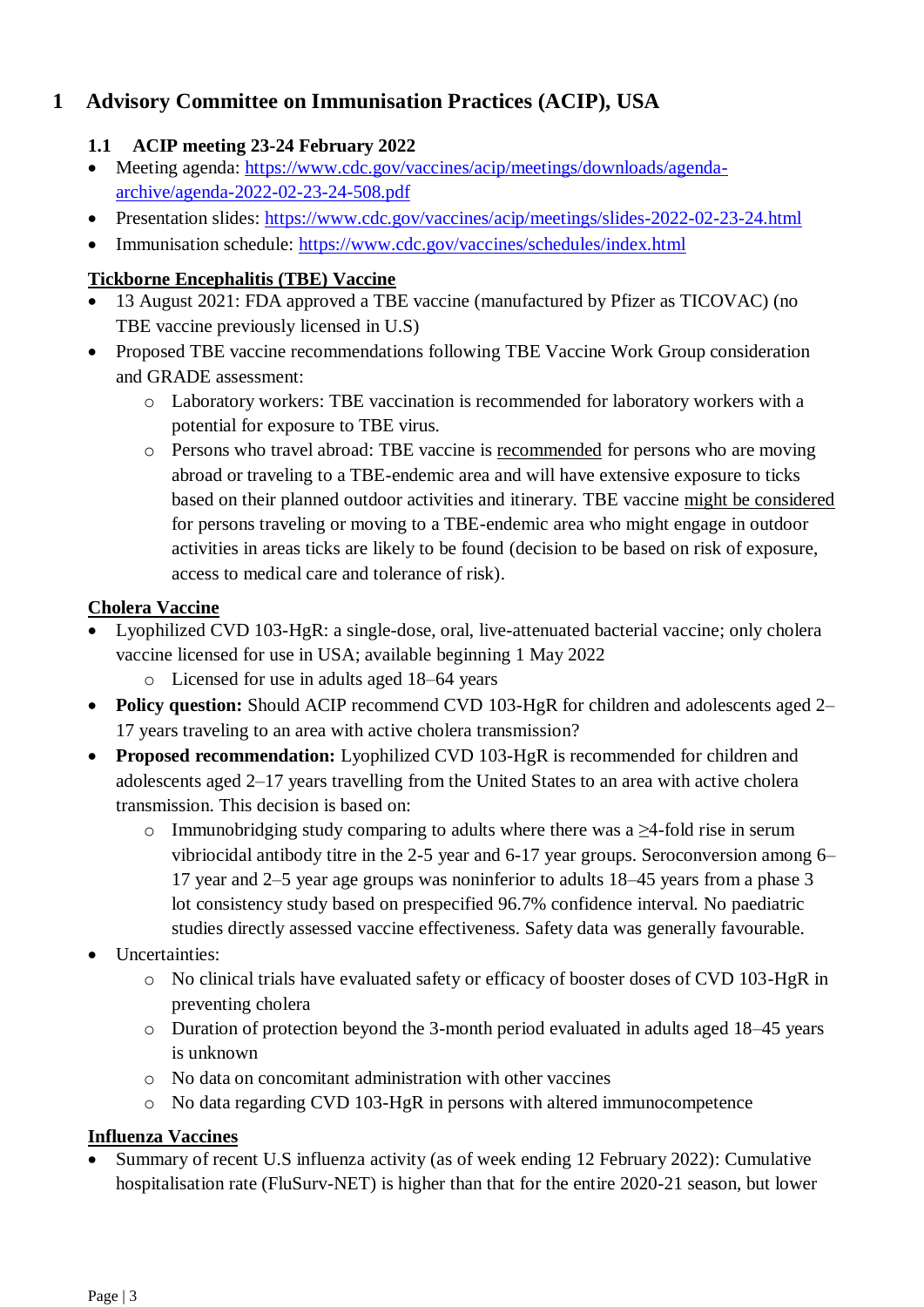than that observed at this time during the four seasons preceding the COVID-19 pandemic; most specimens that are subtyped are A/H3N2 viruses

- Modelling study to assess how a preferential recommendation for enhanced influenza vaccines (EIVs) (e.g. high-dose, adjuvanted, recombinant) over standard influenza vaccines (SD-IVs) in adults 65+ years impact influenza burden over the course of a season
	- o Approach: Dynamic modelling using a baseline age-structured SEIR model
	- $\circ$  Primary outcome: hospitalisations averted in adults aged 65+ years
	- o With cost parameters at their best case values (0 week delay, 0% reduction in overall coverage), a new recommendation for EIV always has a positive impact on hospitalisations averted in 65+ years
	- o With intermediate and worst case values (3 or 6 week delay, 10 or 20% reduction in overall coverage), negative impacts are introduced, ranging from relatively small to more substantial
	- o These outcomes (hospitalisations averted in 65+ years) are most sensitive to the % reduction in overall coverage
	- $\circ$  The chance of having a positive impact on hospitalisations averted can be maximised by having timely/adequate access to EIVs, and promoting SD-IVs when EIVs are not available
- **Influenza Vaccines for Older Adults: GRADE summary**
- **Question:** Do the relative benefits and harms of high dose inactivated influenza vaccines, aTIV, and RIV (referred to collectively as enhanced influenza vaccines, or EIVs) as compared with one another and with standard-dose unadjuvanted inactivated influenza vaccines (SD-IVs) favour the use of any one or more of these vaccines over other age-appropriate influenza vaccines for persons ≥65 years of age.
- Benefits Prevention of: influenza illnesses, influenza-associated outpatient/ER visits, influenza-associated hospitalisations, influenza-associated deaths
- Harms Occurrence of: any serious adverse event (SAE), any solicited injection site adverse reaction Grade ≥3, any solicited systemic adverse reaction Grade ≥3, Guillain-Barre Syndrome (GBS)
- Overall Summary: EIVs vs SD-IVs
	- o Limited RCT data; high quality evidence favouring TIV-HD over SD-IV from 1 RCT
	- o From observational data, overall Moderate certainty favouring each EIV over SD-IVs against influenza-related hospitalisations
		- **EXECUTE:** Limitations of these data include that most are large retrospective cohort studies for which outcomes are defined by diagnostic codes rather than laboratory confirmed influenza
		- The largest quantity of data are available for TIV-HD, less for aTIV, and least (1 study) for RIV (FluBlok)
	- o Few differences in safety outcomes overall (and none for critical outcomes):
		- Low certainty of evidence favouring TIV-HD over SD-IV for any SAE
		- Low certainty of evidence favouring SD-IV over aTIV for solicited injection site adverse reaction Grade ≥3
	- o Overall, there is evidence of benefits favouring each EIV over SD-IVs
- Overall Summary: EIVs vs One Another
	- o Very limited, Very low certainty RCT data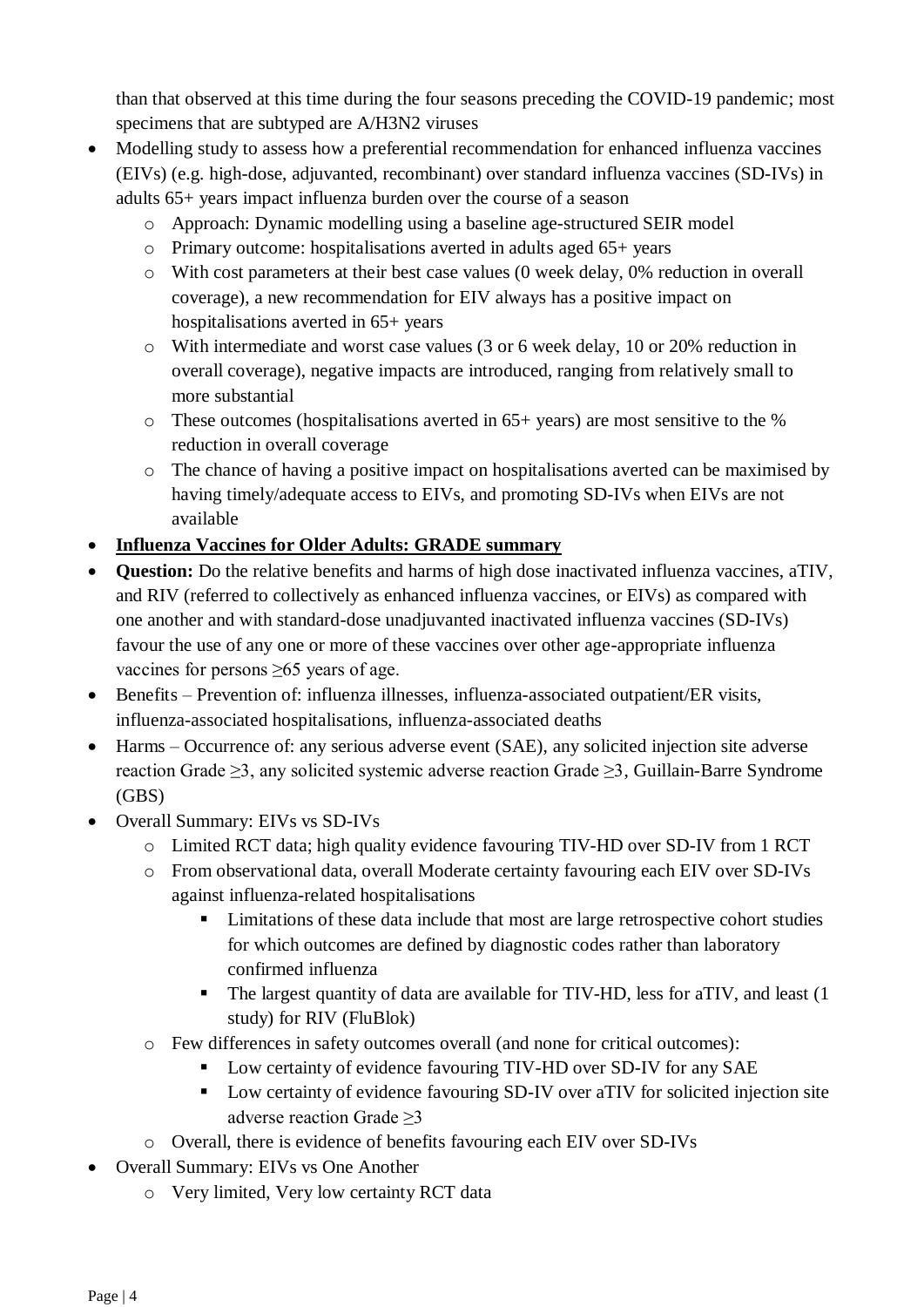- o From Observational data, Moderate quality evidence favouring RIV (FluBlok) over TIV-HD and aTIV against hospitalisation; however, this is from one retrospective cohort study conducted over a single season
- o No safety differences among the three EIV comparisons
- o Overall, evidence providing direct comparisons of EIVs with one another does not indicate superiority of one over the others
- Limitations of GRADE assessment include:
	- o Few RCT data overall, representing few influenza seasons
	- o No data reflecting currently available formulations of high-dose inactivated influenza vaccines and aTIV (which are now quadrivalents—high-dose-QIV and aQIV); Prelicensure studies have generally indicated similar immunogenicity of quadrivalent vaccines and their trivalent counterparts

## **Hepatitis B Vaccine**

- In 2021, ACIP approved universal hepatitis B (HepB) vaccine recommendations for adults ages 19 through 59 years; FDA approval of PreHevbrio, a three-antigen HepB vaccine
- PreHevbrio will be incorporated into the 2023 immunisation schedule
- Policy question: Should PreHevbrio be recommended as an option for adults recommended for hepatitis B (HepB) vaccination?
- Recommendation following GRADE assessment**:** PreHevbrio may be used as a HepB vaccine in persons aged  $\geq$ 18 years recommended for vaccination against hepatitis B virus (HBV) infection. Decision based on:
	- o Evidence suggesting seroprotection conferred by PreHevbrio is noninferior to that conferred by other U.S.-recommended 3-dose HepB vaccines (EngerixB)
	- o No difference in safety profile compared with Engerix-B
- Additional considerations: The safety and effectiveness of PreHevbrio have not been established in adults on haemodialysis, pregnant persons and persons who are breastfeeding.

## **MMR Vaccine Workgroup**

- Currently only one licensed measles, mumps, rubella (MMR) vaccine in the U.S. (M-M-R II, Merck)
- ACIP MMR Vaccine Work Group (WG) established in January 2022 to evaluate safety and immunogenicity of Priorix (GSK), compared to M-M-R II
- Five phase III US studies evaluating immunogenicity and safety of PRIORIX compared to M-M-R II (four studies also evaluated co-administration) in 12-15 month, 4-6 years, and ≥7 years age groups
- Priorix safety profile (administered alone or concurrently with other routine vaccines) is acceptable and comparable to that of M-M-R II
- Vaccine can be administered interchangeably to individuals who received a previous vaccination with M-M-R II or ProQUAD
- 22-23 June 2022: WG will present policy options for consideration by ACIP (pending FDA licensure)

## **Pneumococcal Vaccines**

- 15vPCV Licensure anticipated Quarter 1–2 2022; 20vPCV Licensure anticipated Q2 2023
- Policy questions: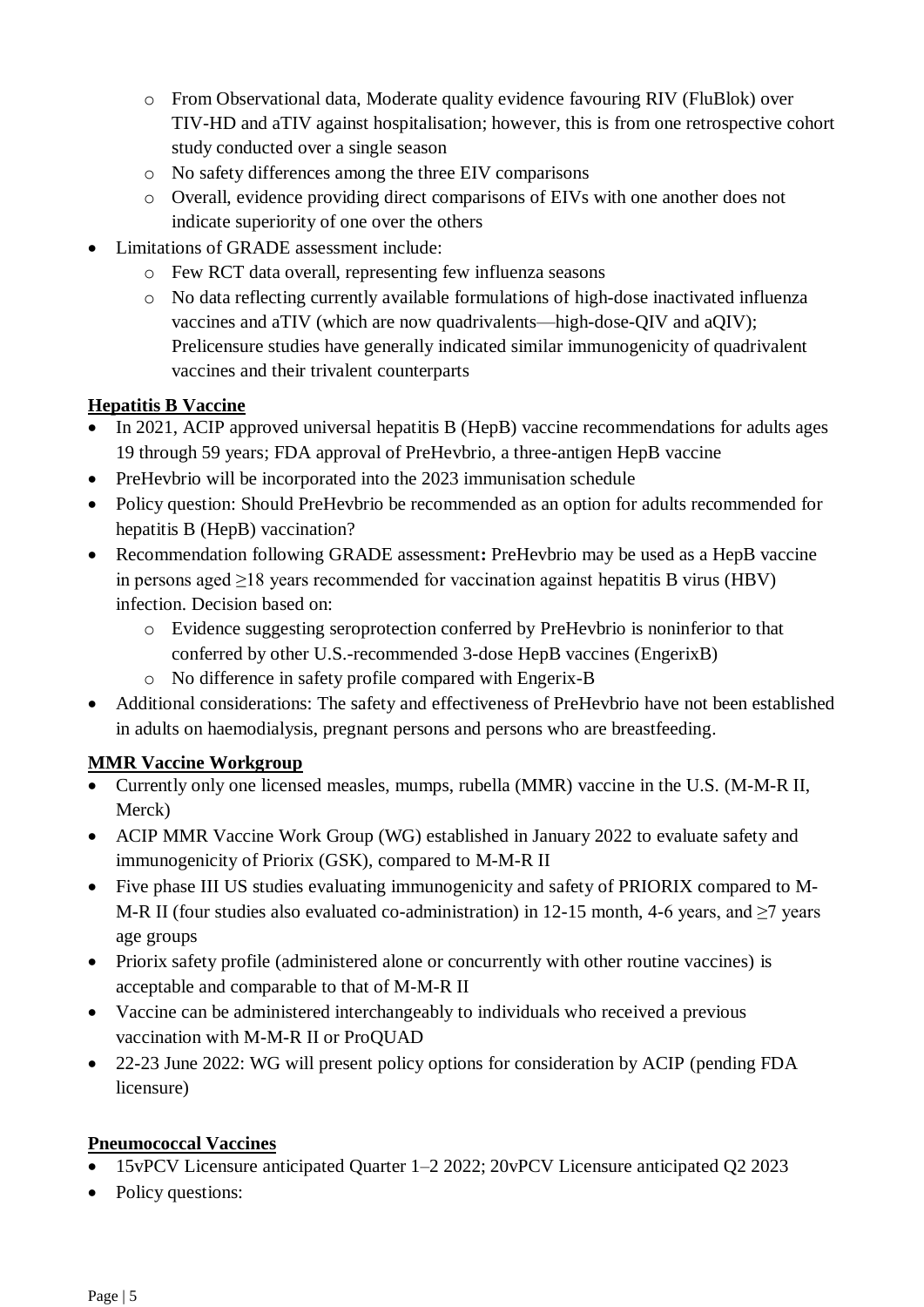- o Should 15vPCV be routinely recommended for U.S. children ≤2 years of age?
- o Should 15vPCV be recommended for U.S. children with underlying medical conditions 2–18 years of age?
- The Work Group is currently not considering any change in recommended pneumococcal vaccination dosing or schedule
- **Epidemiology of pneumococcal disease and impact of pneumococcal vaccine** on invasive pneumococcal disease (IPD), pneumonia in children, and acute otitis media (AOM) in children
	- $\circ$  Among children aged  $\leq$  years, overall and 13vPCV-type IPD incidence plateaued since 2013-2014; incidence of invasive disease caused by 15vPCV serotypes has also remained stable
	- o In children 5-18 years, rates of IPD are low (1.4 cases per 100,000); 25% had an indication for 13vPCV
	- o All-cause and pneumococcal pneumonia in children:
		- Modest declines over time, varied by age group. Analysis of US insurance claims data 2008-9 vs. 2014 showed 17-35% reduction in all-cause pneumonia rates depending on age group; largest reduction among children <2 years old
		- Estimates of rates vary across study. In one study pneumococcal pneumonia among hospitalized children age <5 years (2011-2012) was 6-18 per 100,000
		- Limited data on serotype distribution
	- o AOM:
		- Modest declines among younger children, less in older children. Analysis of US insurance claims data 2008 vs 2014 showed 14% reduction in AOM among children aged ≤1 year
		- Burden of AOM in children remains high
		- S. pneumoniae accounted for an estimated 24% of disease in children with clinically diagnosed AOM
	- o AOM and IPD data show that the two additional serotypes included in 15vPCV cause 8– 17% of remaining pneumococcal disease in children aged <5 years
- **15vPCV Phase 2-3 study results in children**
- In the post-PCV era, serotypes 3, 22F, and 33F are leading causes of IPD in children  $\leq$  years of age in the US
- Merck 15-valent PCV (V114) clinical studies in phase-3 Paediatric Program
	- o Nine multi-centre, randomized, double blind studies
		- 3 pivotal trials  $(3+1 \text{ or } 2+1)$  in healthy infants; 3 supportive trials (catch-up, interchangeability and safety); and 3 trials in special populations
	- o Total Phase 3 paediatric study population: ~8,500 participants, with ~5,300 receiving 15vPCV
	- $\circ$  Infant preterm population: ~290 participants, with ~140 receiving 15vPCV
- From the 3 supportive trials and 3 trials in special populations, vaccination with 15vPCV was well tolerated with a safety profile that is generally comparable to 13vPCV, in:
	- o healthy children, 7 months through 17 years of age, receiving catch-up vaccination
	- o children with sickle-cell disease (SCD), 5-17 years of age, receiving 1 dose of 15vPCV
	- o heathy infants receiving mixed dosing, 13vPCV-15vPCV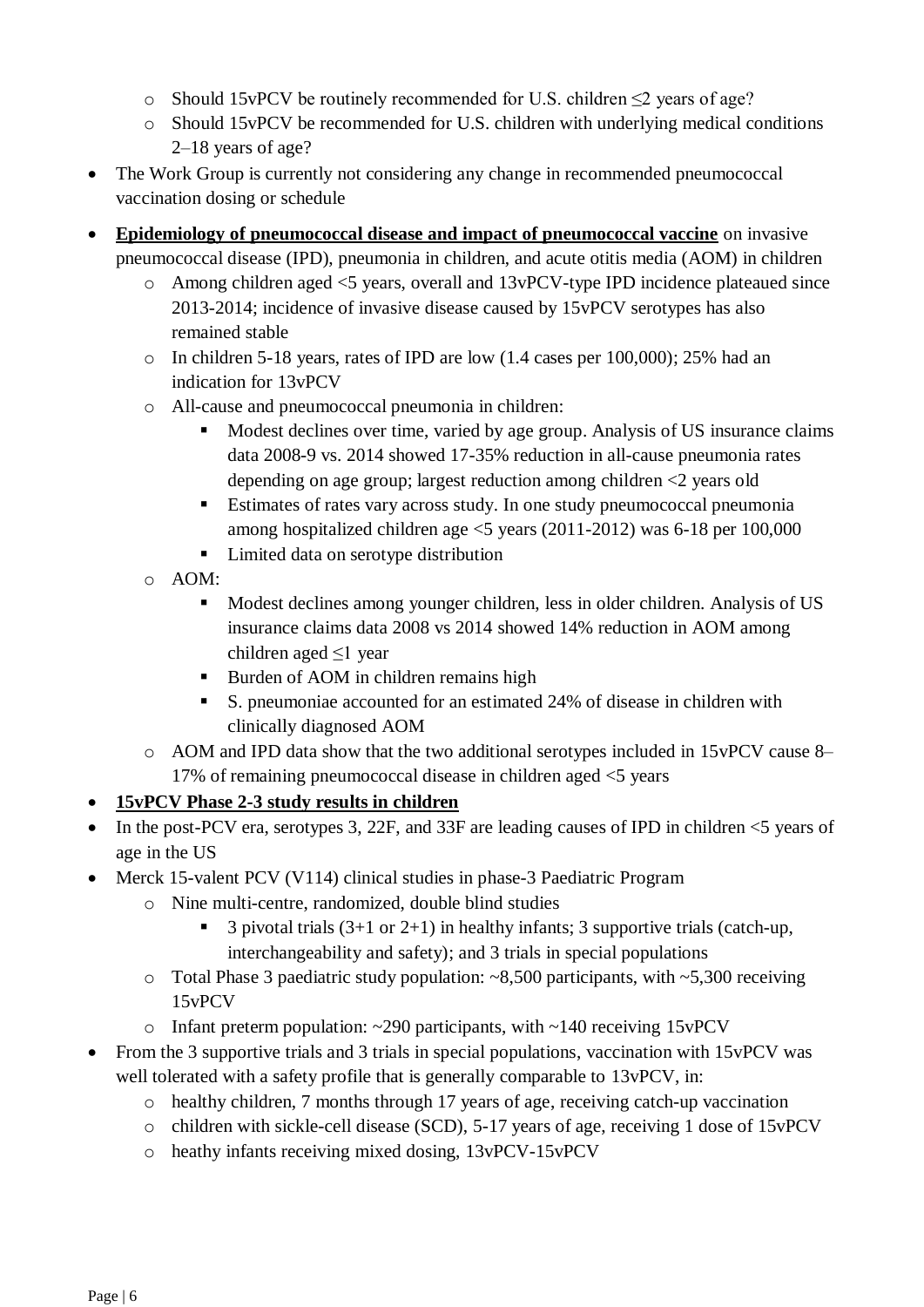- o children living with HIV, 6-17 years of age, receiving 1 dose of 15vPCV followed by 23vPPV
- o Preterm infants
- 15vPCV was immunogenic in all studied populations. From the pivotal 3+1 trial in healthy infants (2, 4, 6, 12-15 months) and 3 supportive trials, 15vPCV induced IgG responses comparable for the shared serotypes and higher for 2 serotypes unique to 15vPCV as compared with 13vPCV
	- $\circ$  responses to shared serotype 3 (ST3) were consistently higher in the 15vPCV group (the single most frequent serotype causing residual disease)
	- o 15vPCV is superior to 13vPCV based on the proportion of responders for serotypes 22F (98.6% vs 3.5%) and 33F (87.3% vs 2.1%), which are of high Public Health importance (2 serotypes unique to 15vPCV)
	- o 15vPCV is associated with an increase in functional antibodies for all 15 serotypes
	- o Mixed dosing elicit comparable responses for the shared serotypes, and higher responses for the unique serotypes in recipients of at least 1 dose of 15vPCV as compared with 13vPCV regimen [GMC of anti-PnP IgG assessed using PnECL assay]
	- o Immune response is maintained when 15vPCV is followed by 23vPPV 8 weeks later
	- o The pattern of immune responses in preterm infants is consistent with that observed in the overall healthy infant population
- **Conclusion:** 15vPCV has the potential to significantly address the burden of remaining pneumococcal disease due to vaccine-types (including serotype 3) and leading nonvaccine type (serotypes 22F, 33F) in children
- **GRADE assessment: Use of 15-valent Pneumococcal Conjugate Vaccine in Children**
- PICO Question 1: Should 15 vPCV be recommended as an option for pneumococcal conjugate vaccination according to currently recommended dosing and schedules, for U.S. children younger than two years of age?
- PICO Question 2: Should 15vPCV be recommended as an option for pneumococcal conjugate vaccination according to currently recommended dosing and schedules, for U.S. children aged 2-18 years with underlying medical conditions?
- Notable considerations included:
	- o AOM one of most common reasons for outpatient care in children; pneumococcus one of most common bacterial causes
	- o 25% IPD in children aged 6-18 years was in children with immunocompromising conditions
	- o Moderate desirable anticipated effects for 15vPCV routine use in children <2 years of age and children with underlying medical conditions 2 - 18 years of age: No 15vPCV studies directly assessed clinical outcomes; anticipated that improved immune response against two additional serotypes translates to clinical effectiveness
	- o Minimal undesirable anticipated effects for 15vPCV routine use in children <2 years of age and children with underlying medical conditions 2 - 18 years of age
	- o Responses split between "favours intervention" and "favours both"; moderate certainty of evidence for effectiveness and safety in healthy children and low certainty for safety in children with underlying medical conditions
- Equity considerations: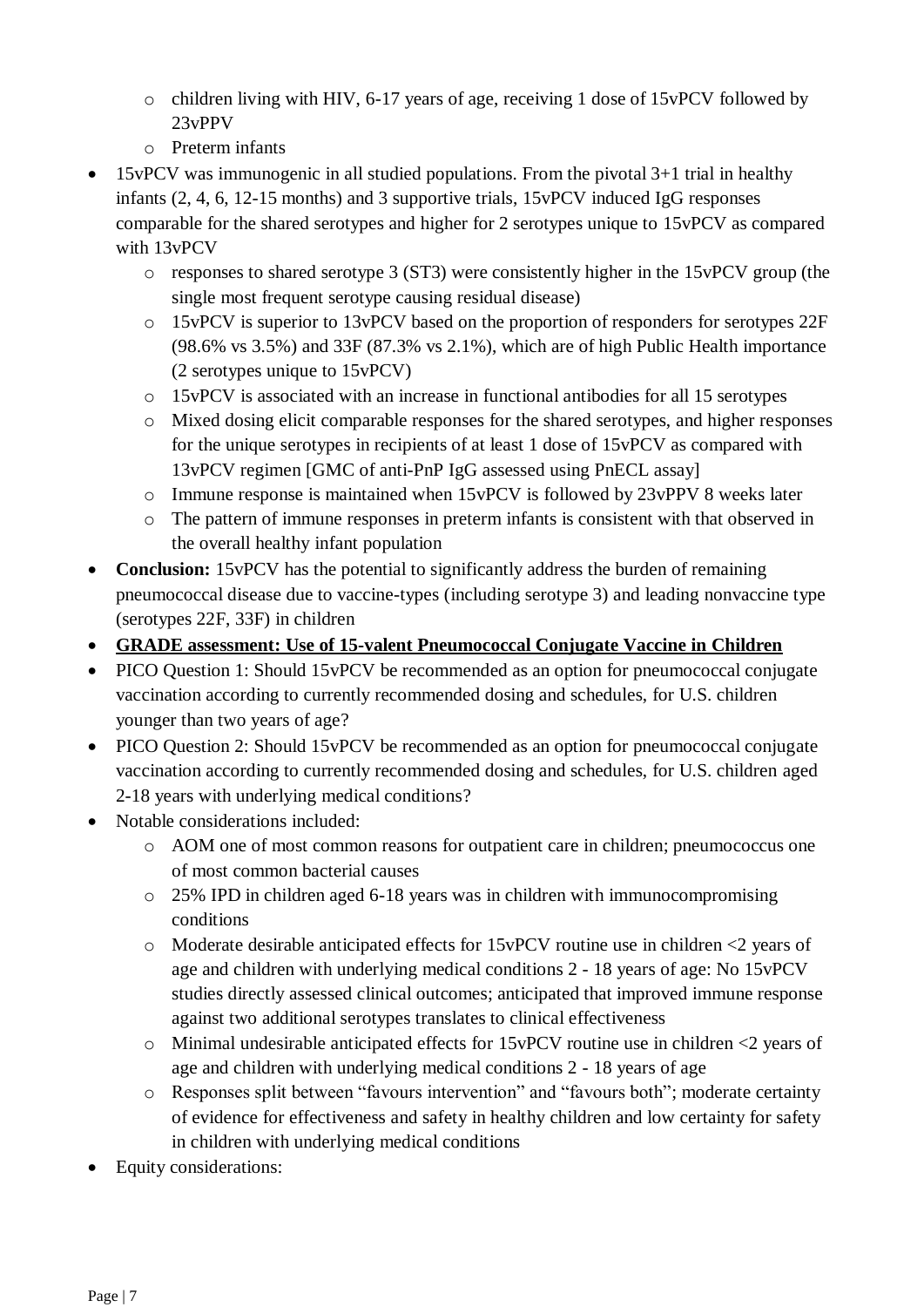- $\circ$  IPD rates in Native American children decreased after 13vPCV use, but remain 4x higher compared to children of all races in 2018; Alaskan Native infant OM-associated outpatient visit rate 1.6-fold higher than general U.S. infant population
- o These populations experience cyclical outbreaks due to serotype 12F which is not included in 13vPCV, but is included in 23vPPV
- o WG split in responses re impact of 15vPCV for health equity in US children likely due to uncertainty regarding whether 15vPCV use will improve healthy equity compared to 13vPCV use – considered "probably increased"
- Next steps: June 2022 EtR part 2 and cost-effectiveness; vote on recommendations (if product has been licensed for use)

Please refer to Appendix 8.2 for details on and topics covered in the additional ACIP meetings focused on COVID-19 vaccines.

## <span id="page-7-0"></span>**1.2 Newly published or updated recommendations**

## **1.2.1 Zoster Vaccine Recommendations**

- MMWR; 21 January 2022: <https://www.cdc.gov/mmwr/volumes/71/wr/mm7103a2.htm>
- ACIP recommends: Two recombinant zoster vaccine (RZV) doses for prevention of herpes zoster and related complications in immunodeficient or immunosuppressed adults aged  $\geq$ 19 years.
- Primary updates:
	- o Immunodeficient or immunosuppressed people who would benefit from a shorter vaccination schedule, the second dose can be administered 1–2 months after the first. Minimum interval between doses is 4 weeks.
	- o RZV can be administered concomitantly, at different anatomic sites, with other adult vaccines, including COVID-19 vaccines.
	- o Immunocompromised persons with evidence of immunity to varicella should receive two doses of RZV. For immunocompromised adults with no documented history of varicella, varicella vaccination, or herpes zoster, providers should refer to the ACIP varicella vaccine recommendations for further guidance, including post-exposure prophylaxis guidance.
	- o Currently no ACIP recommendation for RZV use in pregnancy, therefore providers should consider delaying RZV until after pregnancy.

## **1.2.2 Pneumococcal Vaccine Recommendations**

- MMWR; 28 January 2022: <https://www.cdc.gov/mmwr/volumes/71/wr/mm7104a1.htm>
- Updates reflect changes to recommendations agreed to at 20 October 2021 meeting
- Primary updates:
	- o The recommended interval between administration of 15vPCV and 23vPPV is ≥1 year. A minimum interval of 8 weeks can be considered for adults with an immunocompromising condition, cochlear implant, or cerebrospinal fluid leak to minimize the risk for IPD caused by serotypes unique to 23vPPV in these vulnerable groups.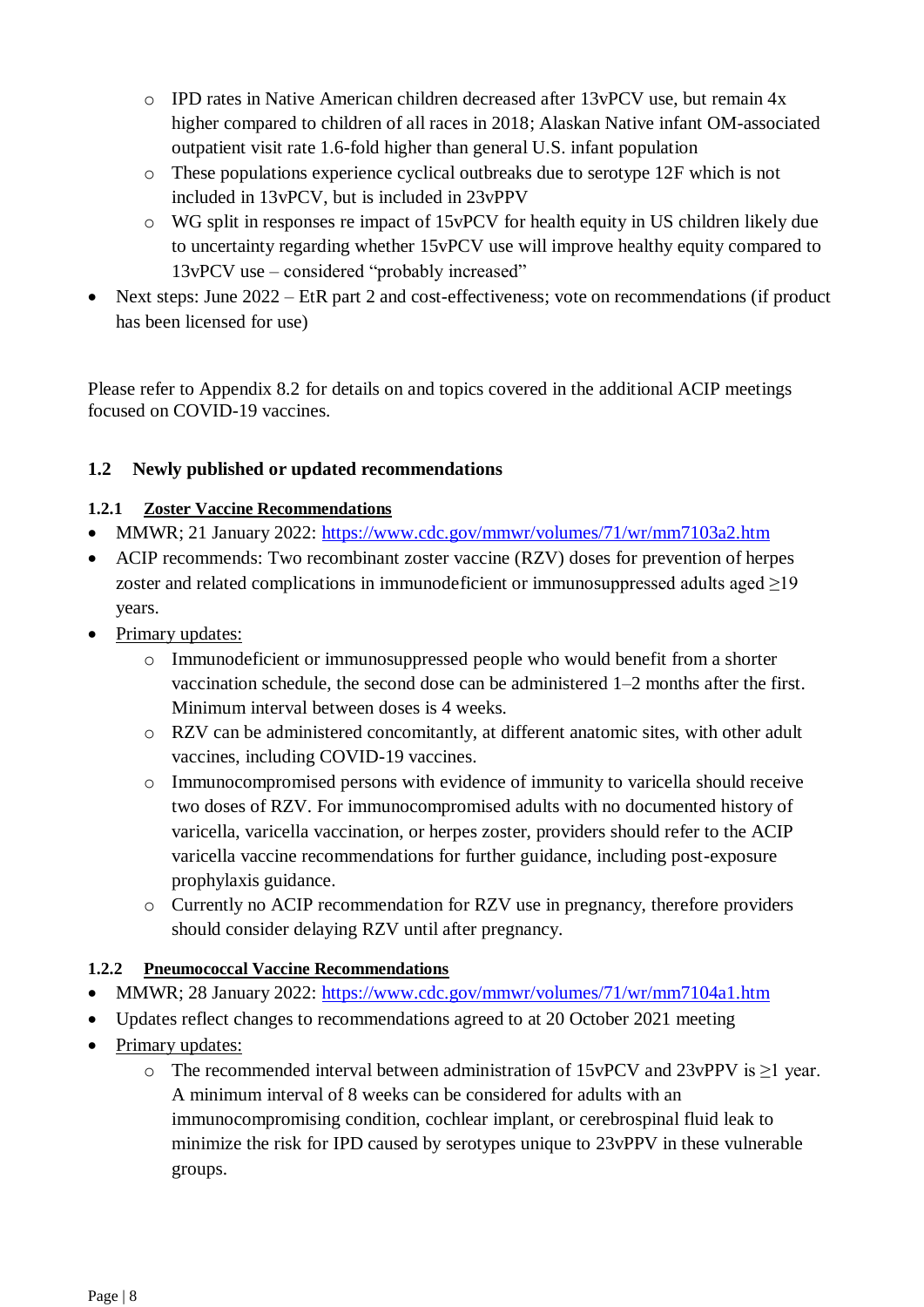- o Adults who have only received 23vPPV may receive a PCV (either 20vPCV or  $15vPCV$ )  $\geq$ 1 year after their last 23vPPV dose. When 15vPCV is used in those with history of 23vPPV receipt, it need not be followed by another dose of 23vPPV.
- o The incremental public health benefits of providing 15vPCV or 20vPCV to adults who have received 13vPCV only or both 13vPCV and 23vPPV have not been evaluated. These adults should complete the previously recommended 23vPPV series.
- o 15vPCV, 20vPCV, or 23vPPV has been demonstrated to be immunogenic and safe when coadministered with aQIV in an adult immunisation program. Currently, no data are available on coadministration with other vaccines.

## **1.2.3 Ebola Vaccine Recommendations – ERVEBO vaccine**

- MMWR; 25 February 2022:<https://www.cdc.gov/mmwr/volumes/71/wr/mm7108a2.htm>
- ACIP recommends: Preexposure vaccination with ERVEBO for adults aged  $\geq$ 18 years in the U.S. population who are at high risk for potential occupational exposure to Ebola virus:
	- o Health care personnel involved in the care and transport of patients with suspected or confirmed EVD at SPTCs, or
	- o Laboratorians and support staff members at LRN facilities that handle specimens that might contain replication-competent Ebola virus (species *Zaire ebolavirus*)

## **1.2.4 Hepatitis B Vaccine Recommendations**

- MMWR; 1 April 2022: <https://www.cdc.gov/mmwr/volumes/71/wr/mm7113a1.htm>
- ACIP recommends Hepatitis B (HepB) vaccination for adults aged 19–59 years and adults aged ≥60 years with risk factors for hepatitis B. Adults aged ≥60 years without known risk factors for hepatitis B may also receive HepB vaccines. Infants and all other persons aged <19 years are already recommended to receive HepB vaccines.
	- o Primary updates:

HepB vaccination is now universally recommended for adults aged 19-59 years. Anyone aged 60 years or older who does not meet risk-based recommendations may still receive Hepatitis B vaccination.

o Providers should vaccinate pregnant women needing HepB vaccination with Engerix-B, Recombivax HB, or Twinrix (safety data on PreHevbrio is insufficient).

# <span id="page-8-0"></span>**2 Immunisation Advisory Centre (IMAC), New Zealand**

## <span id="page-8-1"></span>**2.1 PTAC Considerations**

Meetings were held on:

- 18 19 November 2021 (no vaccine specific considerations): <https://pharmac.govt.nz/assets/2021-11-PTAC-meeting-record.pdf>
- $\bullet$  17 18 February 2022: Minutes are not available yet. No vaccine specific applications were listed for review. [https://pharmac.govt.nz/about/expert-advice/pharmacology-and-therapeutics](https://pharmac.govt.nz/about/expert-advice/pharmacology-and-therapeutics-advisory-committee-ptac/)[advisory-committee-ptac/](https://pharmac.govt.nz/about/expert-advice/pharmacology-and-therapeutics-advisory-committee-ptac/)

## <span id="page-8-2"></span>**2.2 Other updates**

Updates related to immunisation in New Zealand: [https://www.health.govt.nz/our](https://www.health.govt.nz/our-work/preventative-health-wellness/immunisation/updates-immunisation)[work/preventative-health-wellness/immunisation/updates-immunisation](https://www.health.govt.nz/our-work/preventative-health-wellness/immunisation/updates-immunisation)

## **2.2.1 Immunisation Update – 13 December 2021**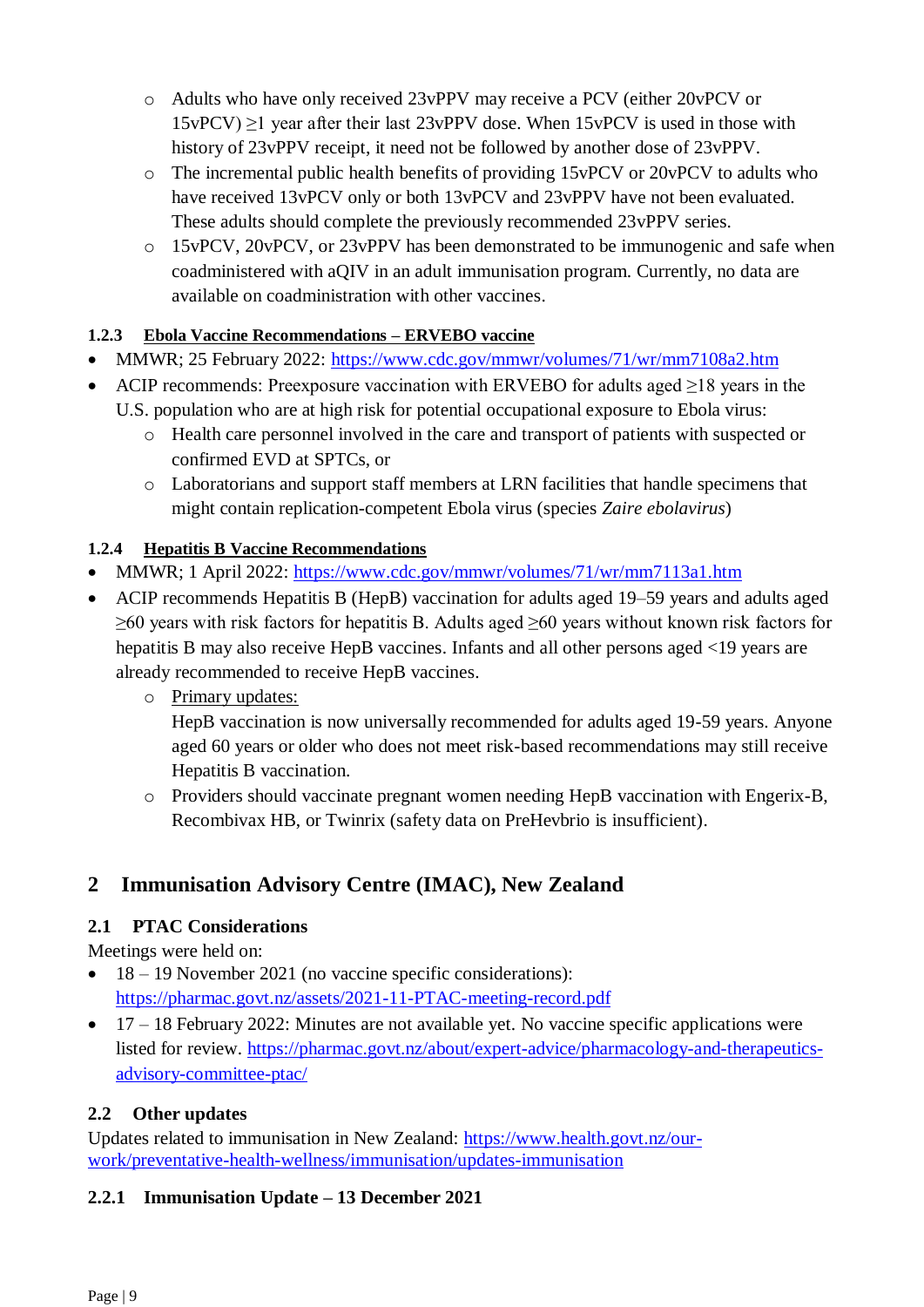Focus on MMR campaign restart – aim to ensure that children receive MMR vaccines on time, and closing the immunity gap in those born between 1989 and 2004, who may have missed out on MMR vaccinations. Improving MMR data collection, proactive checking of MMR vaccination status, and ability to concomitantly administer MMR vaccine with COVID-19 vaccine provide opportunities to increase MMR uptake.

## **2.2.2 Immunisation Update – 21 February 2022**

- COVID-19 vaccine rollout for children aged 5 to 11 years eight week interval between doses; reduced dosing interval can be used if clinically indicated or if best approach for psychosocial circumstances – minimum interval of 3 weeks.
	- o Updated guidance: [https://covid.immune.org.nz/sites/default/files/2022-](https://covid.immune.org.nz/sites/default/files/2022-02/8%20week%20interval%20for%205%20to%2011y%20old%20vaccination.pdf) [02/8%20week%20interval%20for%205%20to%2011y%20old%20vaccination.pdf](https://covid.immune.org.nz/sites/default/files/2022-02/8%20week%20interval%20for%205%20to%2011y%20old%20vaccination.pdf)
	- o COVID-19 Immunisation Clinical Toolkit February 2022: [https://covid.immune.org.nz/sites/default/files/2022-](https://covid.immune.org.nz/sites/default/files/2022-02/IMAC_C19_Clinical_Toolkit_FEBRUARY.pdf) [02/IMAC\\_C19\\_Clinical\\_Toolkit\\_FEBRUARY.pdf](https://covid.immune.org.nz/sites/default/files/2022-02/IMAC_C19_Clinical_Toolkit_FEBRUARY.pdf)
- COVID-19 boosters encouraged from 3 months after completion of primary course, including for pregnant women who had 3 doses as a primary course.
	- o Pfizer COVID-19 vaccine is the preferred booster
	- o Astra-Zeneca COVID-19 vaccine is available off-label as a booster for those unable to have Pfizer or who prefer it.
- Influenza immunisation programme to begin on 1 April 2022 prioritising people at high risk of serious illness if they catch influenza, including people over 65, those who are pregnant and those with certain chronic health conditions.
- Other updates on MMR campaign restarting, working to develop a local education model for renewal of yellow fever vaccinator authorisation, reopening of Provisional Vaccinator Course (run by IMAC).

## **2.2.3 Immunisation Update – 31 March 2022**

- Pharmac announced access to nationally-funded influenza vaccine from 1 April 2022 has been widened to include Māori and Pacific peoples who are 55-64 years of age.
- Novavax COVID-19 vaccine available for adults 18 years and older prescription is required for anyone receiving Novavax as a second dose, if their first dose was a COVID-19 vaccine other than Novavax. Not approved as a booster vaccine.
- COVID-19 vaccination in children
	- o If a child has had COVID-19 they have a 3 month gap before their next COVID vaccination dose, regardless of whether it is dose one or two.
	- o Those who started on the paediatric dosing schedule should continue on it even if they have since turned 12.
- Other updates on catch-up of other vaccine preventable diseases (e.g. MMR campaign), enrolled nurses as full vaccinators.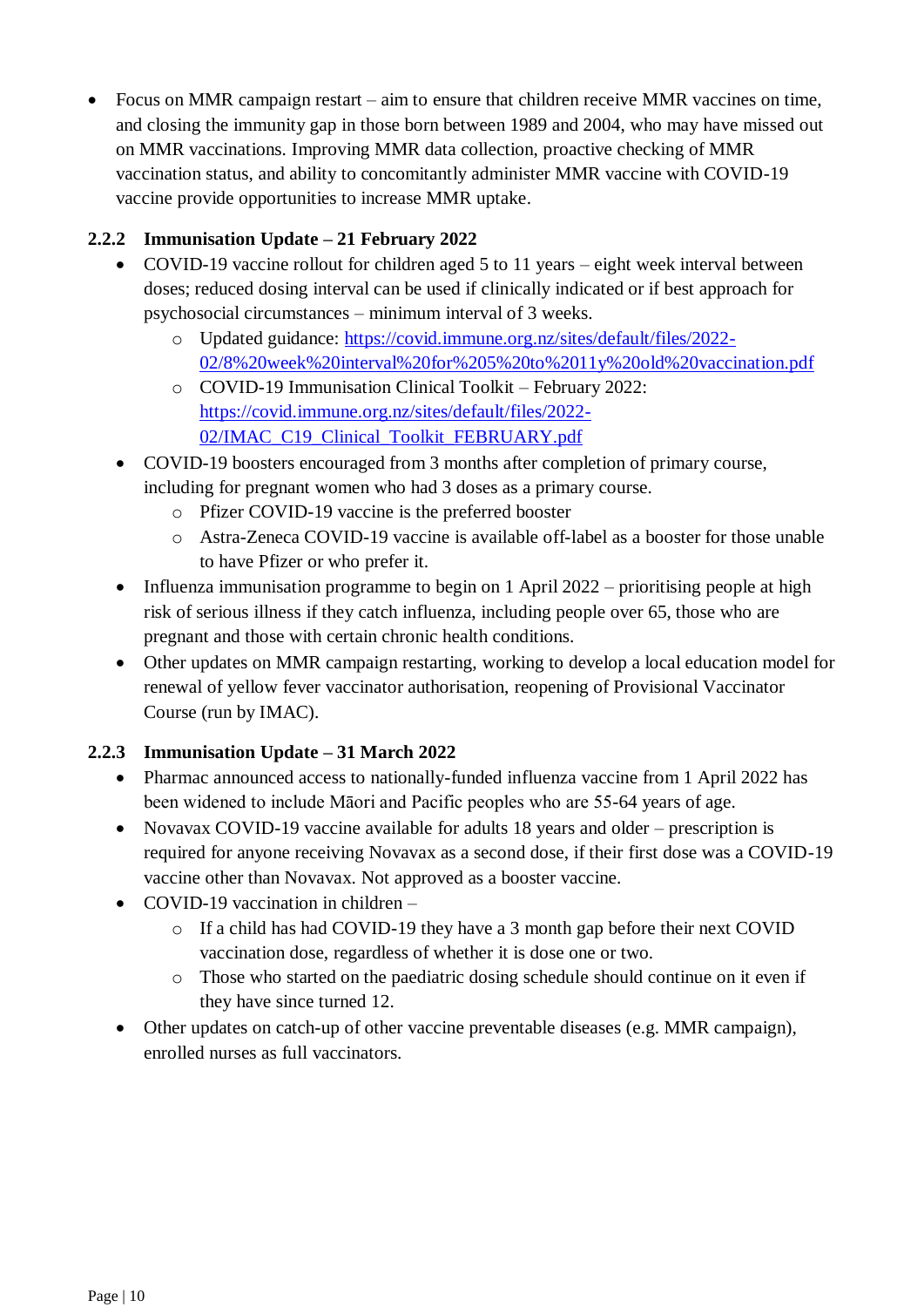# <span id="page-10-0"></span>**3 Joint Committee on Vaccination and Immunisation (JCVI), UK Department of Health**

## <span id="page-10-1"></span>**3.1 JCVI meeting: 15 December 2021**

- A summary of the JCVI meeting held in December is provided below
- Agenda: <https://app.box.com/s/9f24lity6bqso9b6qi7c/file/895680334752>
- Endorsed minutes, 15 December 2021: <https://app.box.com/s/iddfb4ppwkmtjusir2tc/file/917206905793>
- Infant schedule
	- o February 2022: Vaxelis (DTaP-IPV-Hib-HepB) will be available for use as well as Infanrix Hexa in the routine schedule
	- o Oxford Vaccine Group 6 in 1 (DTaP-IPV-Hib-HepB) study
	- o RCT comparing the immunogenicity, reactogenicity and safety of the two hexavalent vaccines (Vaxelis and Infanrix Hexa). Vaccines were given in line with the current routine immunisation schedule (three visits).
		- Study immunisation schedule: Infanrix Hexa or Vaxelis with MenB and Rotavirus (2 months); Infanrix Hexa or Vaxelis with Rotavirus and 13vPCV (3 months); Infanrix Hexa or Vaxelis with MenB (4 months); Infanrix Hexa or Vaxelis with Hib-MenC and 13vPCV and MMR and MenB (12 months).
		- Local reactogenicity results showed little difference and no consistent pattern between the two vaccines across the three visits. There were slightly higher rates of severe erythema, swelling, and moderate fever with Vaxelis. The Committee noted that prophylactic paracetamol use is recommended for visit one and three due to co-administration with the MenB vaccine.
		- Vaxelis immunogenicity against Hib met non-inferiority criteria against Infanrix Hexa. There were differences in the response to pertussis as both vaccines contain different pertussis components. Antibody response for diphtheria and pneumococcus at 5 months was higher with Infanrix Hexa, but this trend was not evident at 13 months. Vaxelis had a higher response to the tetanus toxoid, while Infanrix Hexa was higher for HepB response.
	- o It was noted that slightly lower levels for diphtheria and others seen with Vaxelis were probably not important with plans for an additional dose in a potential new schedule, the higher antibodies for Hib at 5 months persisting was reassuring that Hib could be delayed if needed; the impact on the immunogenicity was likely to be nil or favourable on the concomitant routine infant vaccinations.
	- o A concern raised was the recent pneumococcal schedule change in 2020 (1+1 at 12 weeks and 12-13 months; replaced 2+1) was in place which relies on enduring high levels of antibody for pneumococcal disease to create prolonged carriage effects and that a switch to using only Vaxelis would reduce the antibodies to ~8 serotypes; the effect on additional serotypes in a higher valency pneumococcal vaccine is currently not known.
		- From Oxford Group study: At 5 months trends for higher IgG GMC for Infanrix Hexa coadministered with 13vPCV than for Vaxelis coadministered with 13vPCV across multiple serotypes. At 13 months (following the second dose) this trend is not as evident.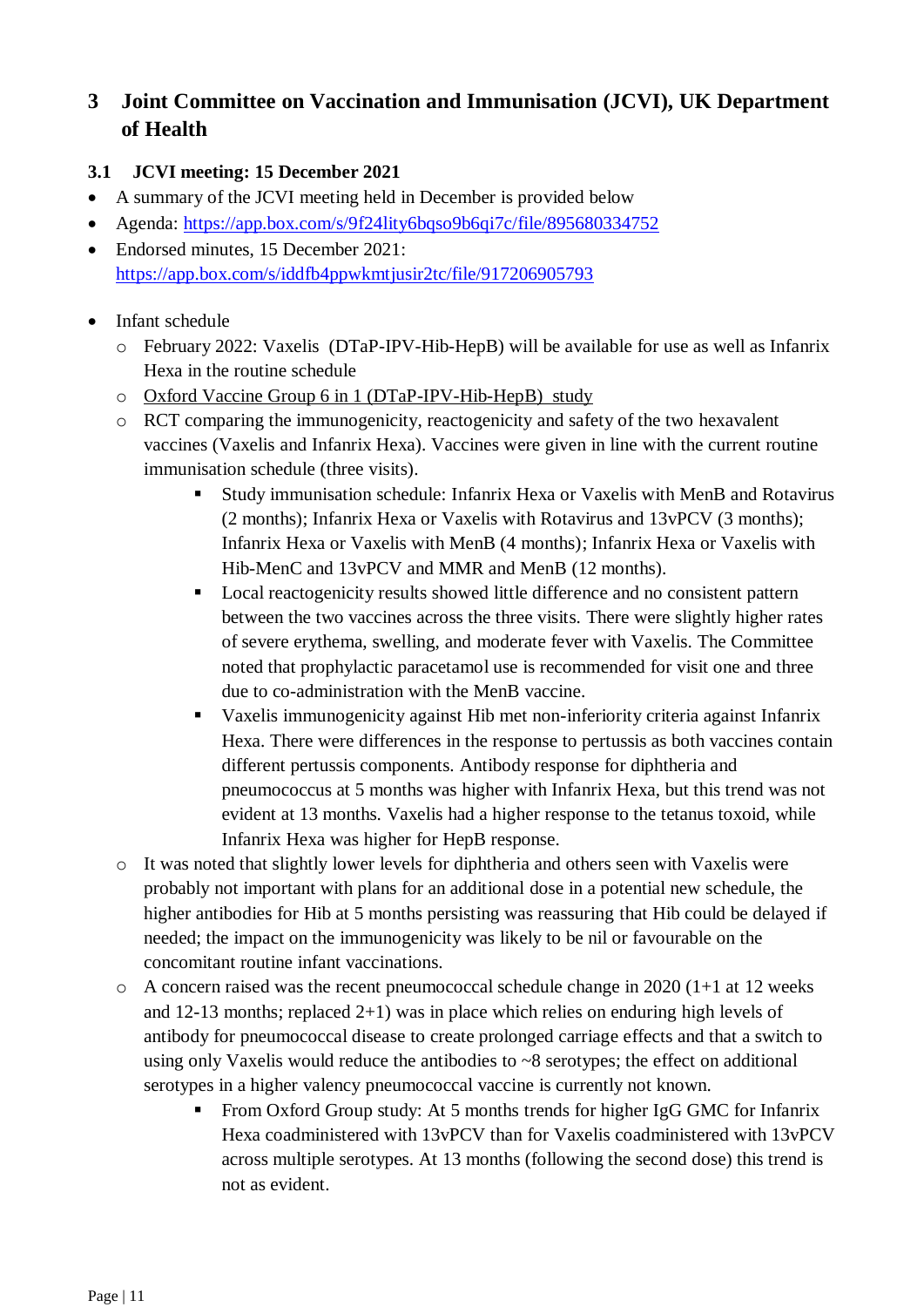- o Potential schedule change: single dose of MenACWY at 12 months and an additional dose of Hib containing vaccine (DTaP-IPV-Hib-HepB) at 18 months.
	- Considerations: The schedule change would require an additional visit, however second dose of MMR (currently scheduled at 3 years and 4 months) could be brought forward to 18 months – would likely improve MMR uptake due to accessibility. A three-dose accelerated schedule for DTaP-IPV-Hib-HepB (3+1) would be better for operational delivery and achieving high coverage. The Hib boost at 18 months should be similar with either vaccine.
	- Concerns: Concern around the resilience of the programme supply if switching completely to a single brand of DTaP-IPV-Hib-HepB; additional studies examining use of Vaxelis/Infanrix specifically for priming or boosting would be beneficial.
- o Potential schedule change: addition of MenACWY at 12 months (currently scheduled at around 14 years of age). JCVI concluded that further information is needed on the persistence of the indirect benefit from the teenage MenACWY vaccine with normal social mixing patterns post pandemic.
- o It was noted that higher valency PCV vaccines may become available for the infant schedule in the future, and therefore the current schedule for PCV  $(1+1)$  may need to be reconsidered. There is a pneumococcal sub-committee planned for 2022.
- HPV
	- o JCVI agreed that there was enough evidence to advise a move to a one dose schedule for the nine-valent HPV vaccine (9vHPV) in the adolescent programme for children up to and including the age of 14 years old.
	- o Data considered included more than 10 years of data on efficacy with both the bivalent and quadrivalent vaccine, robust shorter term efficacy data for the nine-valent vaccine and sustained and consistent immunogenicity data that allowed immunobridging from the quadrivalent to the nine-valent vaccine.
		- o JCVI Interim advice: [https://www.gov.uk/government/publications/single-dose](https://www.gov.uk/government/publications/single-dose-of-hpv-vaccine-jcvi-interim-advice/jcvi-interim-advice-on-a-one-dose-schedule-for-the-routine-hpv-immunisation-programme)[of-hpv-vaccine-jcvi-interim-advice/jcvi-interim-advice-on-a-one-dose-schedule](https://www.gov.uk/government/publications/single-dose-of-hpv-vaccine-jcvi-interim-advice/jcvi-interim-advice-on-a-one-dose-schedule-for-the-routine-hpv-immunisation-programme)[for-the-routine-hpv-immunisation-programme](https://www.gov.uk/government/publications/single-dose-of-hpv-vaccine-jcvi-interim-advice/jcvi-interim-advice-on-a-one-dose-schedule-for-the-routine-hpv-immunisation-programme)
	- o Implementation of one dose schedule is undergoing consultation, currently no set timeline for switch to single dose, but aim to rollout with the start of the academic year (September 2022). Effect of shift to single dose on coverage is unknown due to decreased opportunities for catch up but increased capacity/resources for follow up.
	- o Additional HPV vaccine updates (not discussed at this specific JCVI meeting):
		- o Updated recommendations for adult MSM aged ≥15 years: from 1 April 2022, adult gay and bisexual men and MSM can received 2 doses of HPV vaccine (instead of 3 doses) 6 months apart to be fully vaccinated. Press release: [https://www.gov.uk/government/news/gay-and-bisexual-men-and-those-aged-15](https://www.gov.uk/government/news/gay-and-bisexual-men-and-those-aged-15-and-over-to-receive-2-doses-of-hpv-vaccine) [and-over-to-receive-2-doses-of-hpv-vaccine](https://www.gov.uk/government/news/gay-and-bisexual-men-and-those-aged-15-and-over-to-receive-2-doses-of-hpv-vaccine)
		- o Updates to the Green Book HPV chapter (31 March 2022) made to reflect switch to a 2-dose schedule (0, 6-24 months) for all ages and HPV vaccines (3 dose recommendation for immunocompromised remains). Note, updates to reflect interim recommendation on single dose schedule not made yet.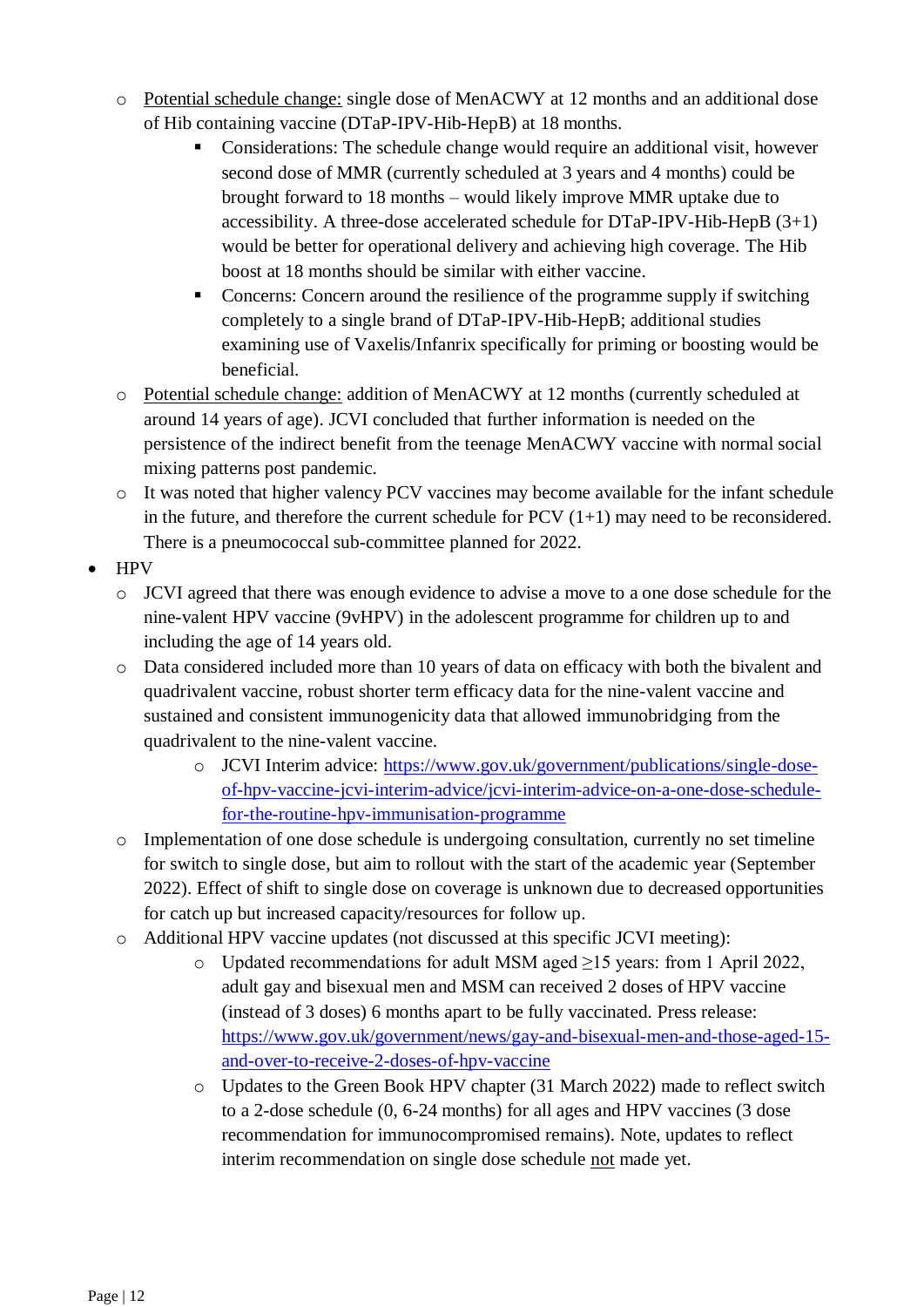[https://assets.publishing.service.gov.uk/government/uploads/system/uploads/attac](https://assets.publishing.service.gov.uk/government/uploads/system/uploads/attachment_data/file/1065283/HPV-greenbook-chapter-18a.pdf) [hment\\_data/file/1065283/HPV-greenbook-chapter-18a.pdf](https://assets.publishing.service.gov.uk/government/uploads/system/uploads/attachment_data/file/1065283/HPV-greenbook-chapter-18a.pdf)

- MHRA Yellow Card report
	- o The number of Yellow Card reports have remained relatively stable, however a decrease in reports for schools-based immunisations was noted which mirrors the decrease in coverage/uptake due to the pandemic/lockdowns. Overall, there were small numbers of reports with fatal outcomes, these cases have been reviewed and were found to be unrelated to the vaccines. No new safety concerns have been identified.
- Influenza
	- o The influenza programme for the 2021/22 season had been extended for children up to Year 11 in secondary schools and in adults to include otherwise healthy 50-64 year olds. If funding and supply is limited, the most vulnerable cohorts should be prioritised over the otherwise healthy 50-64 year olds and given the most effective vaccines available: first QIVr or QIVc; while QIVe should be reserved for otherwise healthy 50-64 year olds.
	- o Current influenza activity this season: less than 1% of laboratory tests were positive for influenza; of those subtyped most were predominantly influenza A (H3N2) and a good match to vaccine strain. Influenza B Yamagata lineage may be disappearing. The programme was performing well in terms of vaccine uptake and higher than at this stage last year for those aged 65 and older and for at-risk groups aged 6 months to under 65 years.
	- o Future considerations:
		- a routine programme for otherwise healthy children aged 6 months to two years old;
		- what the appropriate mortality assessment was to use in impact and costeffectiveness analyses for influenza and,
		- the impact of successive seasonal vaccination, which has been recently reviewed by WHO SAGE.
	- o Final decision: While otherwise healthy 50-64 year olds were eligible in the 2021/2022 season, they were not included in the program for the 2022/2023 season. (National flu immunisation programme 2022 to 2023 letter: [https://www.gov.uk/government/publications/national-flu-immunisation-programme](https://www.gov.uk/government/publications/national-flu-immunisation-programme-plan/national-flu-immunisation-programme-2022-to-2023-letter)[plan/national-flu-immunisation-programme-2022-to-2023-letter\)](https://www.gov.uk/government/publications/national-flu-immunisation-programme-plan/national-flu-immunisation-programme-2022-to-2023-letter)
- Monkey Pox and other business
	- o JCVI received a request for advice supporting the option of having the MVA smallpox vaccine to protect against monkeypox for those working in high consequence infectious disease (HCID) units. It was noted that the MVA smallpox vaccine was only licensed against smallpox not monkeypox so this would be off label advice. JCVI agreed with the advice to offer the MVA Smallpox vaccination to healthcare workers in HCID settings.
	- o Need to consider varicella vaccination as part of the considerations around changes to the routine childhood schedule and that shingles vaccination with the Shingrix vaccine also needed further consideration on the issues of catch-up and for those aged over 80 years.

## <span id="page-12-0"></span>**3.2 JCVI meeting: 9 March 2022**

- A summary of the JCVI meeting held in March is provided below
- Agenda: <https://app.box.com/s/9f24lity6bqso9b6qi7c/file/926758815629>
- Draft minutes, 9 March 2022: <https://app.box.com/s/iddfb4ppwkmtjusir2tc/file/947702344531>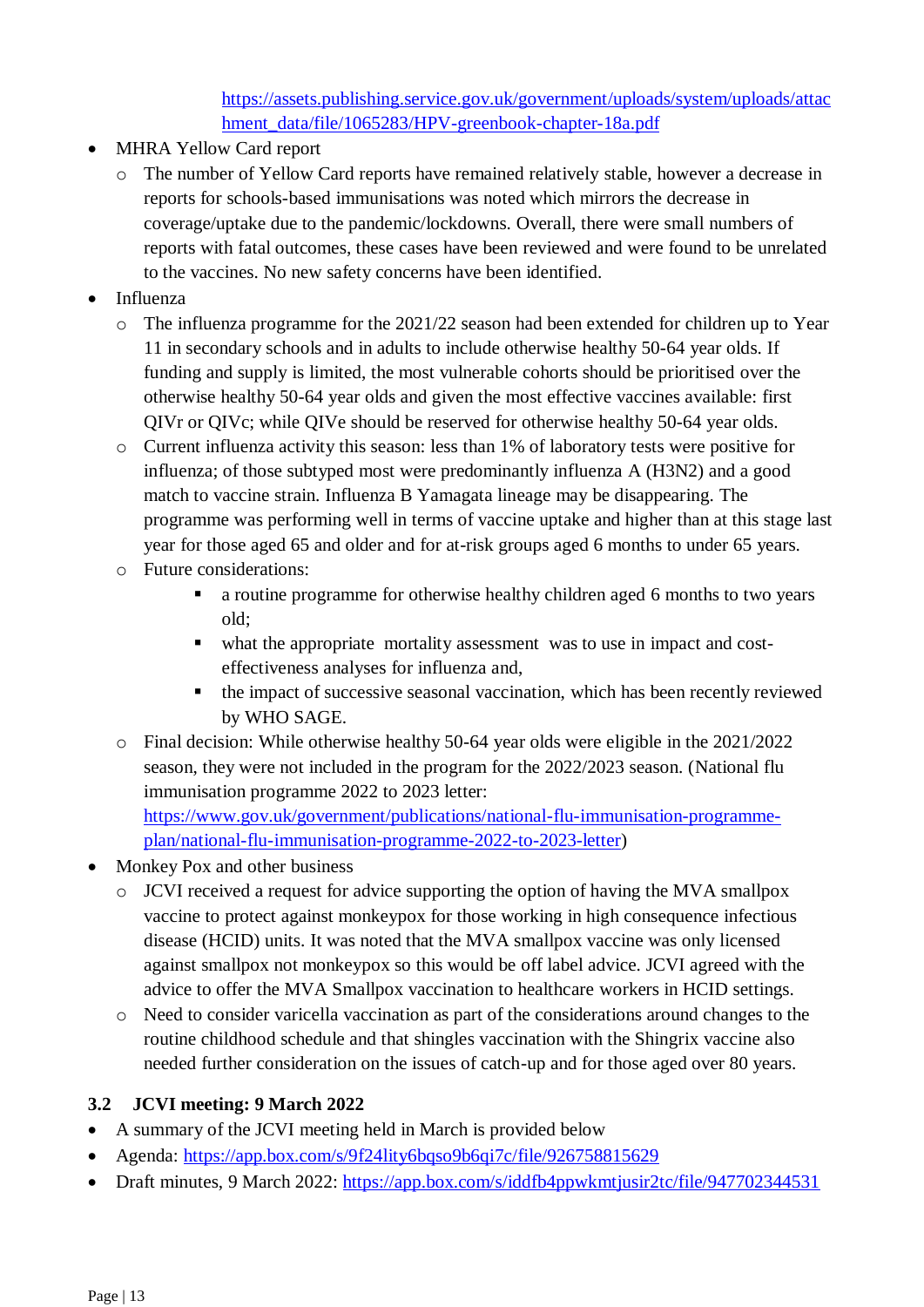- Influenza
	- o Vaccine effectiveness of repeat influenza vaccination: JCVI agreed the evidence still supported annual vaccination. There were evidence gaps around whether having a year off from annual vaccination might be beneficial but there was not enough evidence to support that approach.
		- Initially raised whether repeat vaccination might attenuate vaccine effectiveness as some studies had indicated such an effect. WHO SAGE presentation included a systematic review and meta-analysis summarising the findings of repeat vaccination on vaccine effectiveness of influenza vaccine; GRADE assessment concluded low evidence to support a change in policy. Further work needed to characterise the conditions under which A(H3N2) VE is compromised and whether it is consistent with existing hypotheses (e.g. antigenic distance).
	- o Scoping of influenza vaccination in children under two years old:
		- good quality evidence for efficacy of flu vaccines in under-2s was lacking but the evidence was stronger for live attenuated influenza vaccine (LAIV) than inactivated influenza vaccine (IIV);
		- LAIV does cause transient wheezing in some under-2s but does not seem to be associated with subsequent diagnosis of asthma; the immune response to LAIV is distinct from the response to IIV in particular the induction of cell-mediated immune responses and mucosal IgA responses, both of which may be protective;
		- **Periming with IIV inhibits LAIV strain shedding less effectively than LAIV** priming – but both vaccine types may have indirect protective effects, and
		- LAIV may influence transmission dynamics of upper respiratory bacteria but any such effects are likely to be outweighed by its effects on influenza.
	- o Conclusions: JCVI agreed the issues of vaccinating the under twos and modelling of mortality merited further consideration and that the influenza subcommittee should meet to review these issues. JCVI agreed it would be helpful to explore the feasibility of a study to generate safety data on LAIV in the 12 month to 2 year old age group.
- Update from pneumococcal sub-committee
	- o The EMA and FDA have recently approved 20vPCV for the prevention of IPD and pneumonia in adults. In 2015, 23vPPV was retained as part of the UK adult programme; 13vPCV was not considered cost effective due to the indirect effects of 13vPCV from the infant schedule. However, data from the UK show that 23vPPV vaccine effectiveness wanes rapidly, and therefore administering at age 65 years may not achieve optimal protection.
		- Recent increase in IPD cases in those under 15-years of age; reached a nadir in February 2021, when they accounted for 8% of the pre-pandemic 3-year average for February. Since then, cases have increased gradually and by June2021, they were only 25% lower than the pre-pandemic 3-year average for June (Ref Amin-Chowdhury et al. *The Lancet* 2021. [https://doi.org/10.1016/S2213-](https://doi.org/10.1016/S2213-2600(21)00538-5)) [2600\(21\)00538-5\).](https://doi.org/10.1016/S2213-2600(21)00538-5))
	- o There is a difficulty in assessing the January 2020 infant PCV schedule change from 2+1 to 1+1 due to the impact on transmission from lockdowns and other restrictions. It is therefore important to follow the data for a longer period of time before considering a change in product due to the reliance on indirect protection.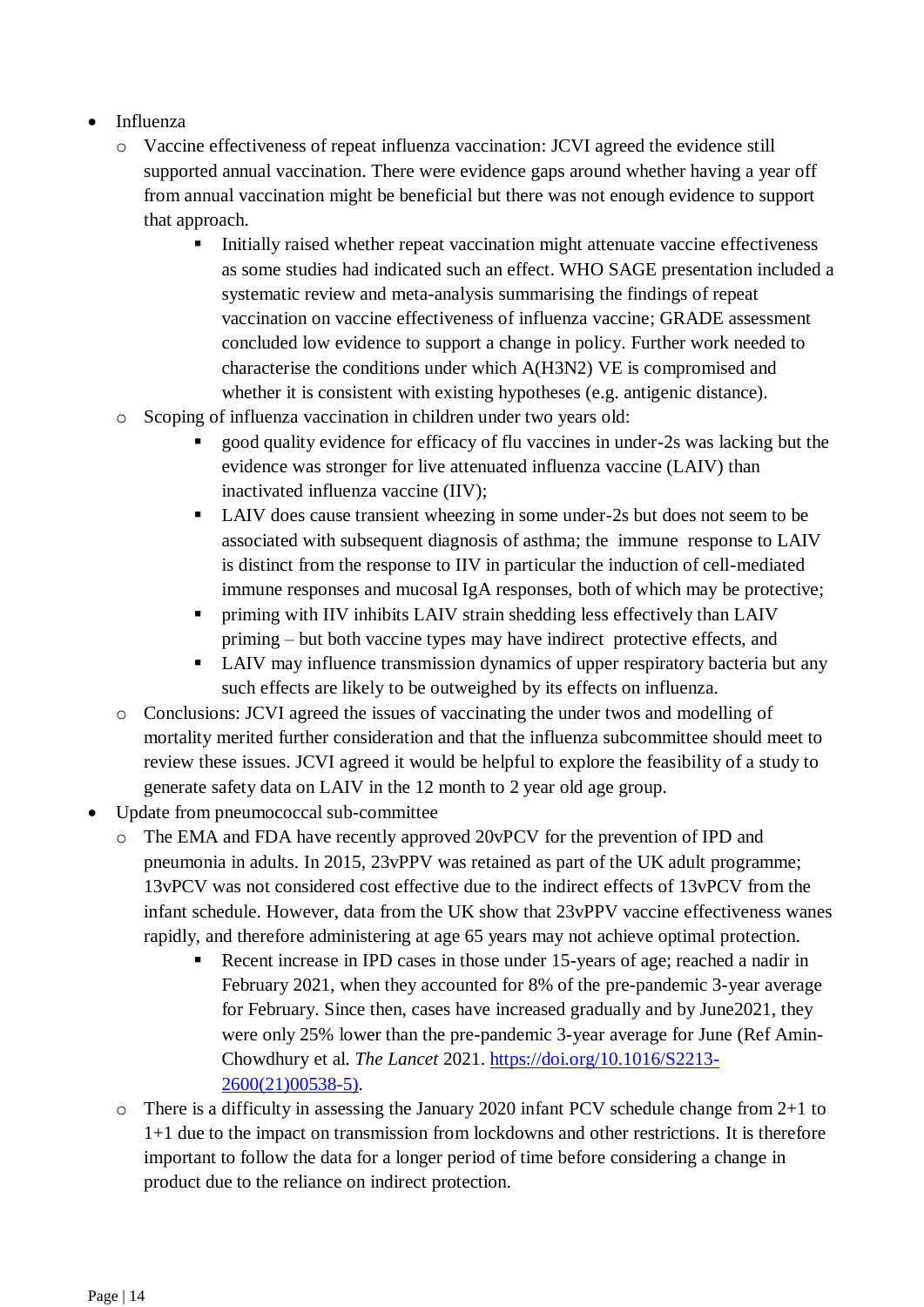- o The sub-committee proposed that a cost-effectiveness model for the adult programme should be done with options including 23vPPV and high valency PCV vaccines, and to consider the age of vaccination in older adults. A recent WHO study suggested only a modest difference in cost effectiveness between 23vPPV and 13vPCV in adults.
- Hepatitis B
	- o Dossier received from VBI vaccines for their three-antigen hepatitis B vaccine (PreHevbrio). The vaccine is derived from mammalian cells rather than yeast cells used for other products. The vaccine had higher reactogenicity compared to other products; however had an acceptable safety and reactogenicity profile. There was no data provided on interchangeability with other products.
	- o It was noted that this vaccine may be useful in groups where sero-conversion tends to be low (e.g. haemodialysis and chronic kidney disease), however there was not enough information on the analysis methods to determine the extent of any advantage. There were concerns around supply which may be problematic if a preferential recommendation was made for this specific product.
	- o JCVI agreed that the VBI hepatitis B vaccine could be included in the Green Book; however there was not enough information to make a preferential recommendation. Further information on methods, results in special sub-populations, data on interchangeability with other hepatitis B vaccines, and data on concomitant administration with other vaccines should be sought from VBI Vaccines.
- Hepatitis A epidemiology
	- o It was noted that the WHO SAGE working group on hepatitis A is to recommend that countries with a high endemicity of hepatitis A universally offer a single dose of hepatitis A vaccine. Currently the UK offers a selective targeted programme aiming to give two doses of hepatitis A containing vaccine to those at high risk of exposure to the virus or of complications from the disease.
	- o Overall low incidence of hepatitis A in the UK; when outbreaks occur they tend to be in clusters (including an outbreak among MSM). There tend to be fewer diagnoses in children however this is likely to be due to lower exposure and an increased likelihood of being asymptomatic. Seroprevalence increases with age reaching more than 70% in those aged over 60 years.
	- o The JCVI agreed from the data seen there was nothing to suggest that there should be changes to the current programme however noted that it would be helpful to see updated serology when available in the coming years.
- Emergency Preparedness Countermeasures: Vaccines
	- o UK Government work specifically considering vaccine stockpiles (no specific vaccine mentioned) for pandemic vaccination, pre-pandemic vaccination and pre-exposure prophylaxis and how vaccines may be deployed in a pre-pandemic setting. This will consider currently licensed vaccines and may also consider vaccines in development.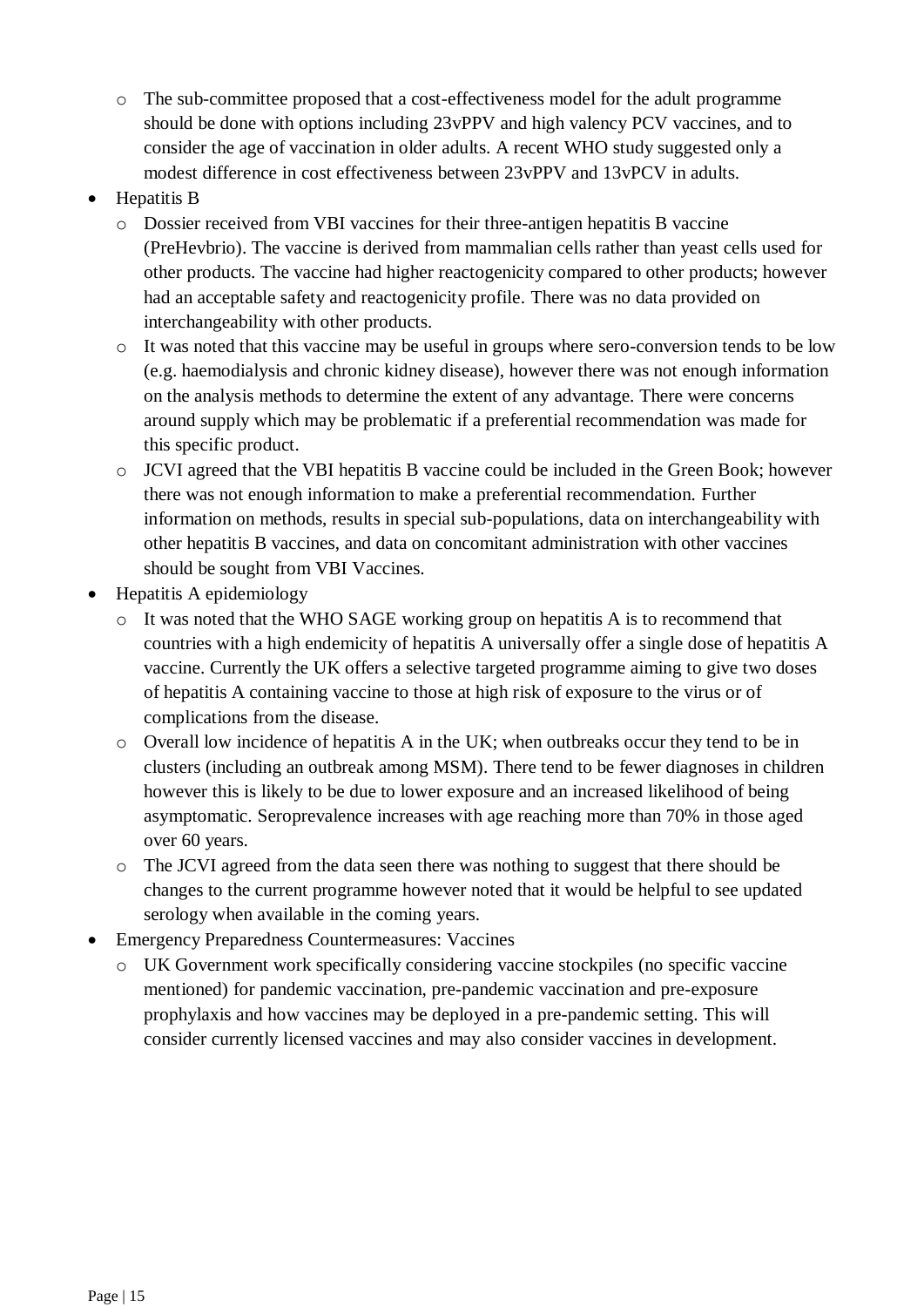# <span id="page-15-0"></span>**4 National Advisory Committee on Immunisation (NACI), Canada**

## <span id="page-15-1"></span>**4.1 NACI Meetings**

The most recent meeting was conducted virtually on 10 May 2022; however, the summary of discussions has not yet been released.

[https://www.canada.ca/en/public-health/services/immunization/national-advisory-committee-on](https://www.canada.ca/en/public-health/services/immunization/national-advisory-committee-on-immunization-naci/meetings.html)[immunization-naci/meetings.html](https://www.canada.ca/en/public-health/services/immunization/national-advisory-committee-on-immunization-naci/meetings.html)

Meeting dates since previous NITAG summary:

- $\bullet$  2022:
	- o 25 January
	- o 1 February; 15 February
	- o 1 March; 22 March
	- o 12 April; 26 April
	- $\circ$  10 May

### <span id="page-15-2"></span>**4.2 Newly published or updated statement/recommendations**

There were no new or updated recommendations from NACI other than a number of updates and recommendations for COVID-19 vaccines.

Please refer to Appendix 8.3 for new or updated recommendations from NACI on COVID-19 vaccines.

## <span id="page-15-3"></span>**5 Immunisation updates from the World Health Organization (WHO)**

## <span id="page-15-4"></span>**5.1 WHO Position Papers**

- Malaria vaccine: WHO position paper 4 March 2022: <https://www.who.int/publications/i/item/WER9709>
	- o Includes updated recommendations on the wider use of the RTS,S/AS01 vaccine for the reduction of malaria morbidity and mortality in children living in areas of moderate to high malaria transmission. It also incorporates findings from the evaluation of the WHOcoordinated Malaria Vaccine Implementation Programme (MVIP), and from additional studies since 2015. Does not include findings on vaccine efficacy in infants first vaccinated at 6–12 weeks of age.
	- o The RTS,S/AS01 malaria vaccine should be used for the prevention of P. falciparum malaria in children living in regions with moderate to high malaria transmission (as defined by WHO), from 5 months of age.
	- o Schedule: 3-dose primary schedule with the first dose of vaccine administered from 5 months of age with a minimum interval of 4 weeks between doses. The booster (fourth) dose should be approximately 12–18 months after the third dose. Can be a 5-dose schedule in areas with highly seasonal malaria, or with perennial malaria transmission.
	- o Other considerations: The RTS,S/AS01 vaccine may be administered simultaneously with other vaccines of the childhood immunisation programme. Malnourished or HIV-positive infants may be vaccinated with the RTS,S/AS01 vaccine using a standard schedule. The vaccine should be provided to infants and young children aged 5–17 months who relocate to an area of moderate to high transmission, including during emergency situations.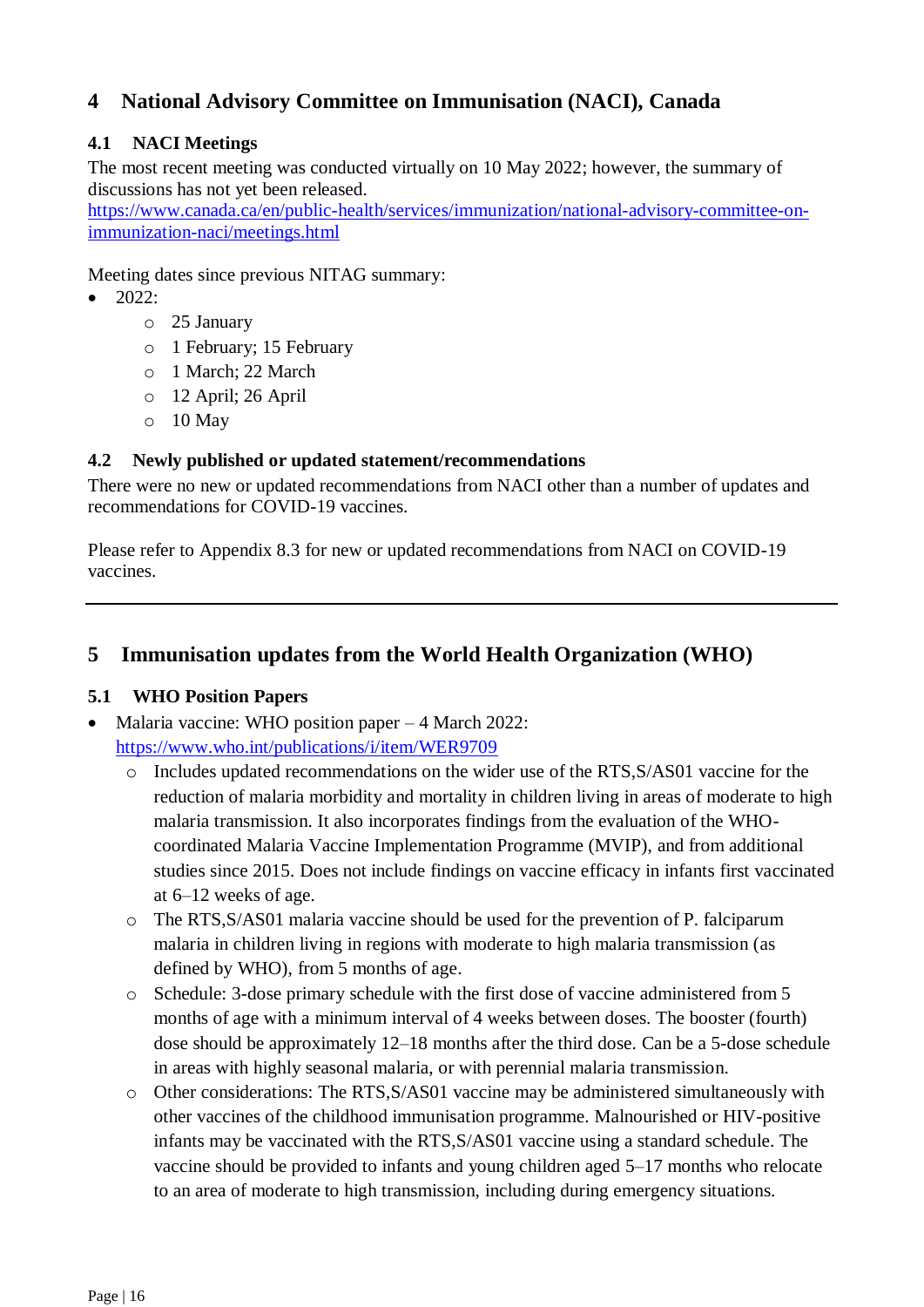### <span id="page-16-0"></span>**5.2 Strategic Advisory Group of Experts (SAGE) on Immunisation, WHO**

Many documents on COVID-19 vaccine recommendations or technical guidance have been updated. See Appendix 8.1 for current list.

Meeting landing page: [https://www.who.int/groups/strategic-advisory-group-of-experts-on](https://www.who.int/groups/strategic-advisory-group-of-experts-on-immunization/meetings)[immunization/meetings](https://www.who.int/groups/strategic-advisory-group-of-experts-on-immunization/meetings)

#### **Meeting date: 4 – 7 April 2022**

- Meeting details: [https://www.who.int/news-room/events/detail/2022/04/04/default](https://www.who.int/news-room/events/detail/2022/04/04/default-calendar/sage_meeting_april_2022)[calendar/sage\\_meeting\\_april\\_2022](https://www.who.int/news-room/events/detail/2022/04/04/default-calendar/sage_meeting_april_2022)
- Agenda: [https://cdn.who.int/media/docs/default-source/immunization/sage/2022/april/draft](https://cdn.who.int/media/docs/default-source/immunization/sage/2022/april/draft-sage_agenda_04-07_apr2022_v1april.pdf?sfvrsn=77187eee_6)[sage\\_agenda\\_04-07\\_apr2022\\_v1april.pdf?sfvrsn=77187eee\\_6](https://cdn.who.int/media/docs/default-source/immunization/sage/2022/april/draft-sage_agenda_04-07_apr2022_v1april.pdf?sfvrsn=77187eee_6)
- Highlights: [https://cdn.who.int/media/docs/default-source/immunization/sage/sage](https://cdn.who.int/media/docs/default-source/immunization/sage/sage-pages/sage_april2022meetinghighlights_11apr2022_final.pdf?sfvrsn=c2bd9f68_1)[pages/sage\\_april2022meetinghighlights\\_11apr2022\\_final.pdf?sfvrsn=c2bd9f68\\_1](https://cdn.who.int/media/docs/default-source/immunization/sage/sage-pages/sage_april2022meetinghighlights_11apr2022_final.pdf?sfvrsn=c2bd9f68_1)
- Hepatitis A vaccination
	- o SAGE recommended the use of inactivated hepatitis A vaccines in childhood immunisation programmes either as a single-dose or two-dose schedule, updating the previous recommendation favouring a 2-dose schedule.
	- o New evidence on long-term protection indicates that single- and two-dose schedules of inactivated vaccine are equally effective in preventing the disease and in providing durable sero-protection.
- COVID-19 vaccines
	- o SAGE reviewed data on the CanSino COVID-19 vaccine but did not issue any recommendations until such time as the product is listed by WHO for emergency use.
- Typhoid conjugate vaccination
	- o New data that demonstrated high efficacy and effectiveness of a single dose of Typhoid conjugate vaccine (TCV) across diverse settings (overall efficacy between 79-88%). There is no indication of waning immunity over 2 years. Seroconversion following a single dose of Typbar-TCV $\widehat{R}$  in adults >45 to 65 years was high and comparable to younger adults 18-45 years of age for whom the vaccine is currently licensed.
	- $\circ$  More data are expected in the next 1-2 years on outstanding questions about the duration of protection and the potential need for booster doses of TCV and an age indication for adults >45 years
- Human Papillomavirus vaccination
	- o SAGE advised that countries may now choose between a one- or two-dose schedule for 9– 14-year-old girls and young women aged 15–20 years. This off-label single-dose option for routine and multi-age cohort catch-up vaccination was considered because it provides comparable and high levels of individual protection, fewer doses per cancer case prevented, less resource-intensive, and is easier to implement than a two-dose schedule.
	- o Two doses with a 6-month interval should be used for females older than 21 years.
	- o Boys and older males can follow the same dose schedule as females.
	- o Immunocompromised persons aged 9 years and older should be prioritised and receive at least two doses, though three doses would be considered optimal
	- o Given the high incidence of HPV-related cancers in immunocompromised persons, those living with HIV, and girls who face sexual abuse, SAGE recommends that they be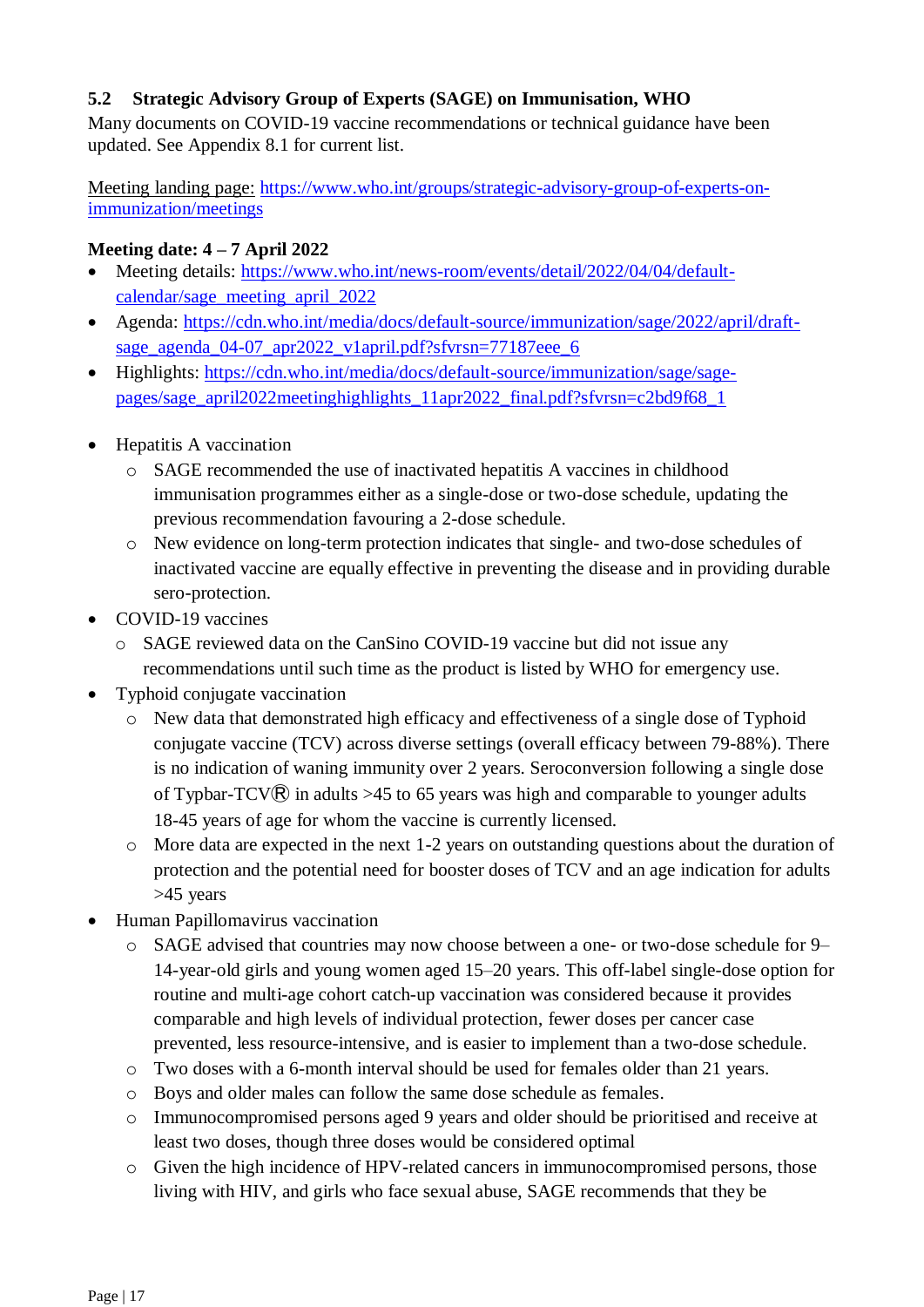considered for vaccination against HPV both within and outside of standard eligibility agerange.

- o Concerns over the 13% decline in global HPV vaccine coverage in 2020 due to COVID-19 related disruptions and limited supply were noted
- Poliovirus vaccines
	- o Data presented on the safety and genetic stability data of novel OPV2 (nOPV2) confirming a good safety profile and genetic stability of the vaccine. The establishment of an "Oral Polio Vaccine (OPV) Cessation Team" was endorsed to enable efficient planning and implementation of the withdrawal of OPV from routine immunisation programs one year after certification of wild poliovirus eradication.
- Global updates
	- o SAGE noted the unprecedented speed at which COVID-19 vaccines have been rolled out, yet coverage in 21 countries remains below 10% and coverage of high priority groups remains insufficient in some regions. COVAX has sufficient supply to achieve the WHO 70% coverage target by June 2022.
	- o Disruptions to routine immunisation persist, including delays of campaigns in 37 countries as of January 2022; large outbreaks of measles have occurred in at least 19 countries in the past 12 months
	- o SAGE noted that the ongoing COVID-19 vaccination presents opportunities to strengthen immunisation programs and enhance their resilience, with specific areas identified including health worker vaccination, immunisation logistics and registries, surveillance, data and communications
	- o The document "Guiding Principles for recovering, building resiliency, and strengthening of immunization in 2022 and beyond" was endorsed *[document not yet available publically]*

## <span id="page-17-0"></span>**5.3 Extraordinary meeting of the Strategic Advisory Group of Experts (SAGE) on Immunisation**

A number of meetings of SAGE occurred where the use of COVID-19 vaccines was discussed. There were no discussions related to the use of other vaccines.

## **Meeting date: 16 December 2021**

- Meeting details: [https://www.who.int/news-room/events/detail/2021/12/16/default](https://www.who.int/news-room/events/detail/2021/12/16/default-calendar/extraordinary-meeting-of-the-strategic-advisory-group-of-experts-on-immunization-(sage)-16-december-2021)[calendar/extraordinary-meeting-of-the-strategic-advisory-group-of-experts-on-immunization-](https://www.who.int/news-room/events/detail/2021/12/16/default-calendar/extraordinary-meeting-of-the-strategic-advisory-group-of-experts-on-immunization-(sage)-16-december-2021) [\(sage\)-16-december-2021](https://www.who.int/news-room/events/detail/2021/12/16/default-calendar/extraordinary-meeting-of-the-strategic-advisory-group-of-experts-on-immunization-(sage)-16-december-2021)
- Agenda: [https://cdn.who.int/media/docs/default](https://cdn.who.int/media/docs/default-source/immunization/sage/2021/december/sage-agenda-16dect2021-virtual-final.pdf?sfvrsn=2b4d396f_5)[source/immunization/sage/2021/december/sage-agenda-16dect2021-virtual](https://cdn.who.int/media/docs/default-source/immunization/sage/2021/december/sage-agenda-16dect2021-virtual-final.pdf?sfvrsn=2b4d396f_5)[final.pdf?sfvrsn=2b4d396f\\_5](https://cdn.who.int/media/docs/default-source/immunization/sage/2021/december/sage-agenda-16dect2021-virtual-final.pdf?sfvrsn=2b4d396f_5)
- Minutes: [https://www.gov.uk/government/publications/sage-99-minutes-coronavirus-covid-19](https://www.gov.uk/government/publications/sage-99-minutes-coronavirus-covid-19-response-16-december-2021) [response-16-december-2021](https://www.gov.uk/government/publications/sage-99-minutes-coronavirus-covid-19-response-16-december-2021)
- Topics covered: Novavax NVX-CoV2373 COVID-19 vaccine.

## **Meeting date: 19 January 2022**

• Meeting details: [https://www.who.int/news-room/events/detail/2022/01/19/default](https://www.who.int/news-room/events/detail/2022/01/19/default-calendar/extraordinary-meeting-of-the-strategic-advisory-group-of-experts-on-immunization-(sage)-19-january-2022)[calendar/extraordinary-meeting-of-the-strategic-advisory-group-of-experts-on-immunization-](https://www.who.int/news-room/events/detail/2022/01/19/default-calendar/extraordinary-meeting-of-the-strategic-advisory-group-of-experts-on-immunization-(sage)-19-january-2022) [\(sage\)-19-january-2022](https://www.who.int/news-room/events/detail/2022/01/19/default-calendar/extraordinary-meeting-of-the-strategic-advisory-group-of-experts-on-immunization-(sage)-19-january-2022)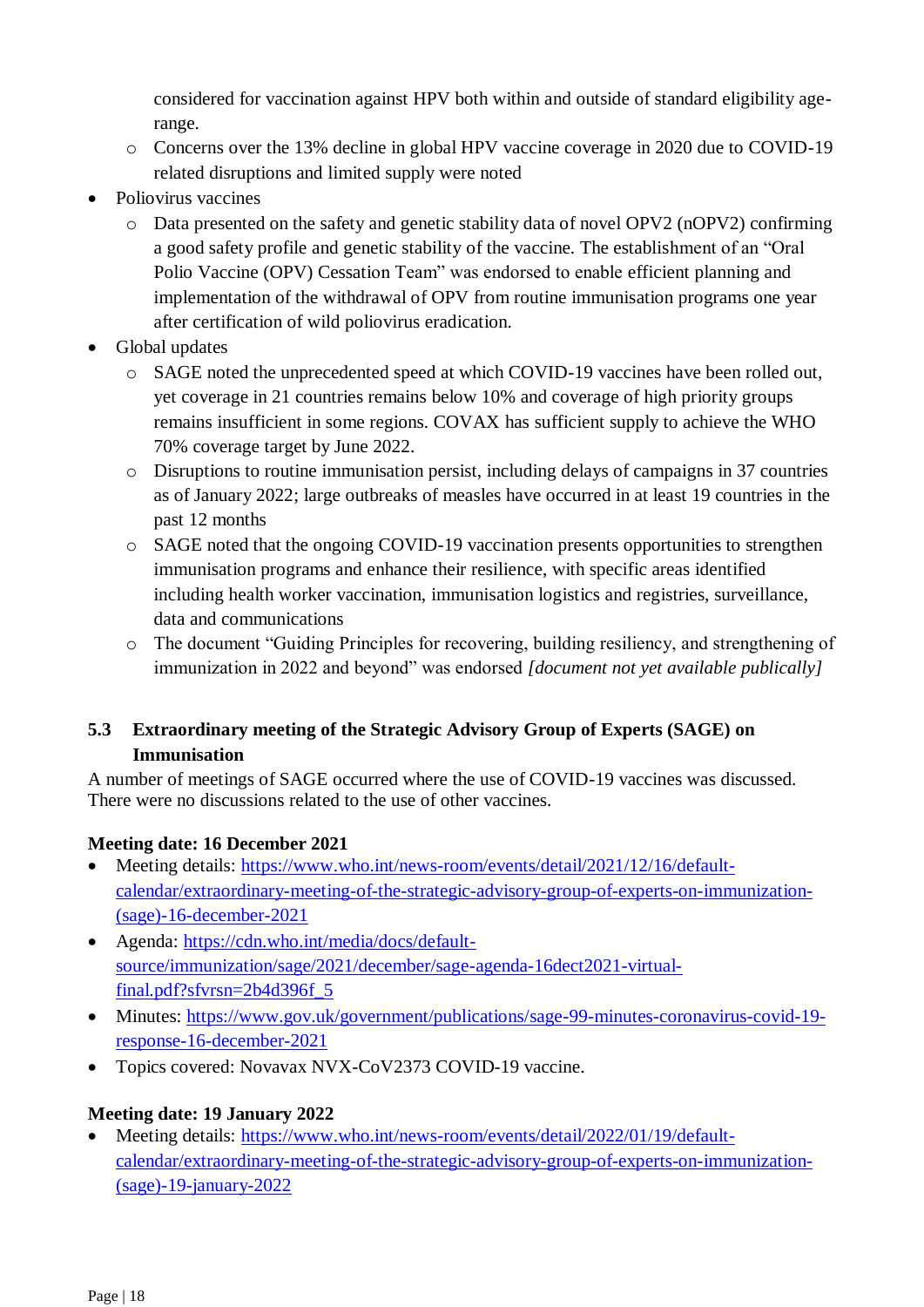- Agenda: [https://cdn.who.int/media/docs/default](https://cdn.who.int/media/docs/default-source/immunization/sage/2022/january/sage_agenda_19_jan_2022_version_17_jan.pdf?sfvrsn=82a9ba61_9)[source/immunization/sage/2022/january/sage\\_agenda\\_19\\_jan\\_2022\\_version\\_17\\_jan.pdf?sfvrsn](https://cdn.who.int/media/docs/default-source/immunization/sage/2022/january/sage_agenda_19_jan_2022_version_17_jan.pdf?sfvrsn=82a9ba61_9)  $=82a9ba619$
- No meeting minutes are available yet.
- Topics covered: COVID-19 Omicron global update, COVID-19 vaccine booster doses, paediatric COVID-19 vaccination, updated recommendations on Pfizer-BioNTech COVID-19 vaccine.

#### **5.3.1 Other meetings of SAGE where only COVID-19 and COVID-19 vaccines were discussed:**

**16 December 2021:** [https://www.gov.uk/government/publications/sage-99-minutes-coronavirus](https://www.gov.uk/government/publications/sage-99-minutes-coronavirus-covid-19-response-16-december-2021)[covid-19-response-16-december-2021](https://www.gov.uk/government/publications/sage-99-minutes-coronavirus-covid-19-response-16-december-2021)

**20 December 2021:** [https://www.gov.uk/government/publications/sage-100-minutes-coronavirus](https://www.gov.uk/government/publications/sage-100-minutes-coronavirus-covid-19-response-20-december-2021)[covid-19-response-20-december-2021](https://www.gov.uk/government/publications/sage-100-minutes-coronavirus-covid-19-response-20-december-2021)

**23 December 2021:** [https://www.gov.uk/government/publications/sage-101-minutes-coronavirus](https://www.gov.uk/government/publications/sage-101-minutes-coronavirus-covid-19-response-23-december-2021)[covid-19-response-23-december-2021](https://www.gov.uk/government/publications/sage-101-minutes-coronavirus-covid-19-response-23-december-2021)

**7 January 2022:** [https://www.gov.uk/government/publications/sage-102-minutes-coronavirus](https://www.gov.uk/government/publications/sage-102-minutes-coronavirus-covid-19-response-7-january-2022)[covid-19-response-7-january-2022](https://www.gov.uk/government/publications/sage-102-minutes-coronavirus-covid-19-response-7-january-2022)

**13 January 2022:** [https://www.gov.uk/government/publications/sage-103-minutes-coronavirus](https://www.gov.uk/government/publications/sage-103-minutes-coronavirus-covid-19-response-13-january-2022)[covid-19-response-13-january-2022](https://www.gov.uk/government/publications/sage-103-minutes-coronavirus-covid-19-response-13-january-2022)

**28 January 2022:** [https://www.gov.uk/government/publications/sage-104-minutes-coronavirus](https://www.gov.uk/government/publications/sage-104-minutes-coronavirus-covid-19-response-28-january-2022)[covid-19-response-28-january-2022](https://www.gov.uk/government/publications/sage-104-minutes-coronavirus-covid-19-response-28-january-2022)

**10 February 2022:** [https://www.gov.uk/government/publications/sage-105-minutes-coronavirus](https://www.gov.uk/government/publications/sage-105-minutes-coronavirus-covid-19-response-10-february-2022)[covid-19-response-10-february-2022](https://www.gov.uk/government/publications/sage-105-minutes-coronavirus-covid-19-response-10-february-2022)

#### <span id="page-18-0"></span>**5.4 Meeting of the Global Advisory Committee on Vaccine Safety (GACVS)**

- GACVS Committee Reports landing page: [https://www.who.int/groups/global-advisory](https://www.who.int/groups/global-advisory-committee-on-vaccine-safety/committee-reports)[committee-on-vaccine-safety/committee-reports](https://www.who.int/groups/global-advisory-committee-on-vaccine-safety/committee-reports)
- **45th GACVS meeting on 15 December 2021 (held online):**
- Full report (published 28 March 2022, pages 8-11): <https://www.who.int/publications/i/item/who-wer9710-81-96>
	- o COVID topics covered: Reviewed the work achieved on the safety of COVID-19 vaccines, and the latest evidence on case management for thrombosis with thrombocytopenia syndrome (TTS); general protocol for studying maternal, perinatal, neonatal and postpartum outcomes in women who have COVID-19 disease during pregnancy expanded to include the study of the same outcomes in women who have received at least one dose of a COVID-19 vaccine.
	- o Non-COVID topics covered:
		- Reviewed the guidance on vaccine-associated enhanced disease (VAED) as an adverse event of special interest (AESI) and the evaluation criteria 2.0 for Vaccine Safety Net (VSN);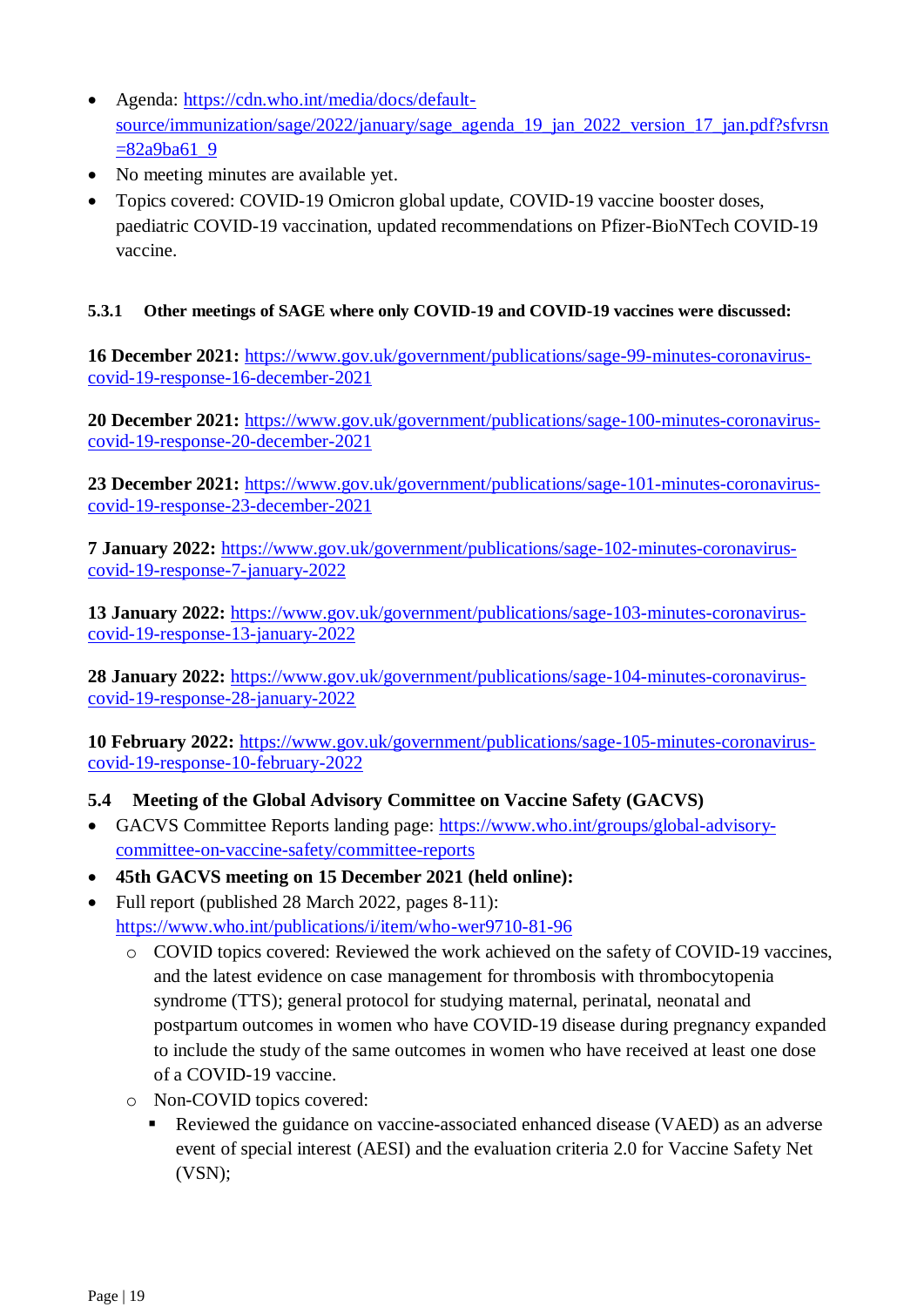- Vigibase (the global pharmacovigilance database) contains about 28 million reports of adverse events following immunisation (AEFIs), with nearly 2 million related to COVID-19 vaccines received in 2021. Most of the reports are from higher income countries (HICs), but as COVID-19 vaccines are being rolled-out in more low-middleincome countries (LMICs) it will be important that the pharmacovigilance systems are in place to enable them to collect AEFI data from the ground level and transmit them to the global level. To improve the data flow, an app, VigiMobile, is being developed.
- **Three activities for maternal immunisation and safety monitoring funded by Bill and** Melinda Gates Foundation: identify optimal data models and data elements to implement these in a pilot test in selected countries to assess changes in recording and reporting; landscape analysis of pregnancy exposure registries in LMICs in collaboration with PATH; to monitor the safety of COVID-19 vaccines during pregnancy for adverse maternal and perinatal outcomes, as an amendment to the existing study protocol.

## <span id="page-19-0"></span>**5.5 WHO Regional Committee for the Western Pacific meeting**

- No meetings held after  $25 29$  October 2021
- Next meeting:  $24 28$  October 2022 (People's Republic of China)
- Regional Committee meeting page: <https://www.who.int/westernpacific/about/governance/regional-committee>
- Previous Session: Session  $72: 25 29$  October  $2021:$ <https://www.who.int/westernpacific/about/governance/regional-committee/session-72>
- 25 29 October 2021 Agenda: [https://www.who.int/docs/default-source/wpro--](https://www.who.int/docs/default-source/wpro---documents/regional-committee/session-72/wpr-rc72-01_provisional_agenda.pdf/) [documents/regional-committee/session-72/wpr-rc72-01\\_provisional\\_agenda.pdf/](https://www.who.int/docs/default-source/wpro---documents/regional-committee/session-72/wpr-rc72-01_provisional_agenda.pdf/)
- Working documents which were not available in the last horizon scanning are available now: [https://www.who.int/westernpacific/about/governance/regional-committee/session-](https://www.who.int/westernpacific/about/governance/regional-committee/session-72/documents)[72/documents](https://www.who.int/westernpacific/about/governance/regional-committee/session-72/documents)
- Summary report from the Chairperson: [https://www.who.int/docs/default-source/wpro--](https://www.who.int/docs/default-source/wpro---documents/regional-committee/session-72/rc72-final-report.pdf?Status=Master&sfvrsn=5fce9a4d_17) [documents/regional-committee/session-72/rc72-final](https://www.who.int/docs/default-source/wpro---documents/regional-committee/session-72/rc72-final-report.pdf?Status=Master&sfvrsn=5fce9a4d_17)[report.pdf?Status=Master&sfvrsn=5fce9a4d\\_17](https://www.who.int/docs/default-source/wpro---documents/regional-committee/session-72/rc72-final-report.pdf?Status=Master&sfvrsn=5fce9a4d_17)
	- o No vaccine specific considerations covered.
	- o Topics covered: school health, traditional and complementary medicine, tuberculosis.

## <span id="page-19-1"></span>**5.6 Global immunisation news and other items and resources**

- Latest news: <https://www.who.int/news-room/fact-sheets/detail/immunization-coverage>
- GIN Aug-Sept 2021: [https://cdn.who.int/media/docs/default](https://cdn.who.int/media/docs/default-source/immunization/gin/gin_august-september2021.pdf?sfvrsn=69774694_1&download=true)[source/immunization/gin/gin\\_august-september2021.pdf?sfvrsn=69774694\\_1&download=true](https://cdn.who.int/media/docs/default-source/immunization/gin/gin_august-september2021.pdf?sfvrsn=69774694_1&download=true)
- GIN Oct 2021 Nov 2021: [https://cdn.who.int/media/docs/default](https://cdn.who.int/media/docs/default-%20source/immunization/gin/gin_october-november2021.pdf?sfvrsn=ba37eee1_1&download=true)[source/immunization/gin/gin\\_october-november2021.pdf?sfvrsn=ba37eee1\\_1&download=true](https://cdn.who.int/media/docs/default-%20source/immunization/gin/gin_october-november2021.pdf?sfvrsn=ba37eee1_1&download=true)
- GIN December 2021-January 2022: [https://www.who.int/publications/m/item/gin-december-](https://www.who.int/publications/m/item/gin-december-2021---january-2022)[2021---january-2022](https://www.who.int/publications/m/item/gin-december-2021---january-2022)
- PATH summary on updates and current consideration to HPV vaccination including evidence supporting single dose schedule, April 2022: [https://www.path.org/resources/single-dose-hpv](https://www.path.org/resources/single-dose-hpv-vaccination-current-evidence/)[vaccination-current-evidence/](https://www.path.org/resources/single-dose-hpv-vaccination-current-evidence/)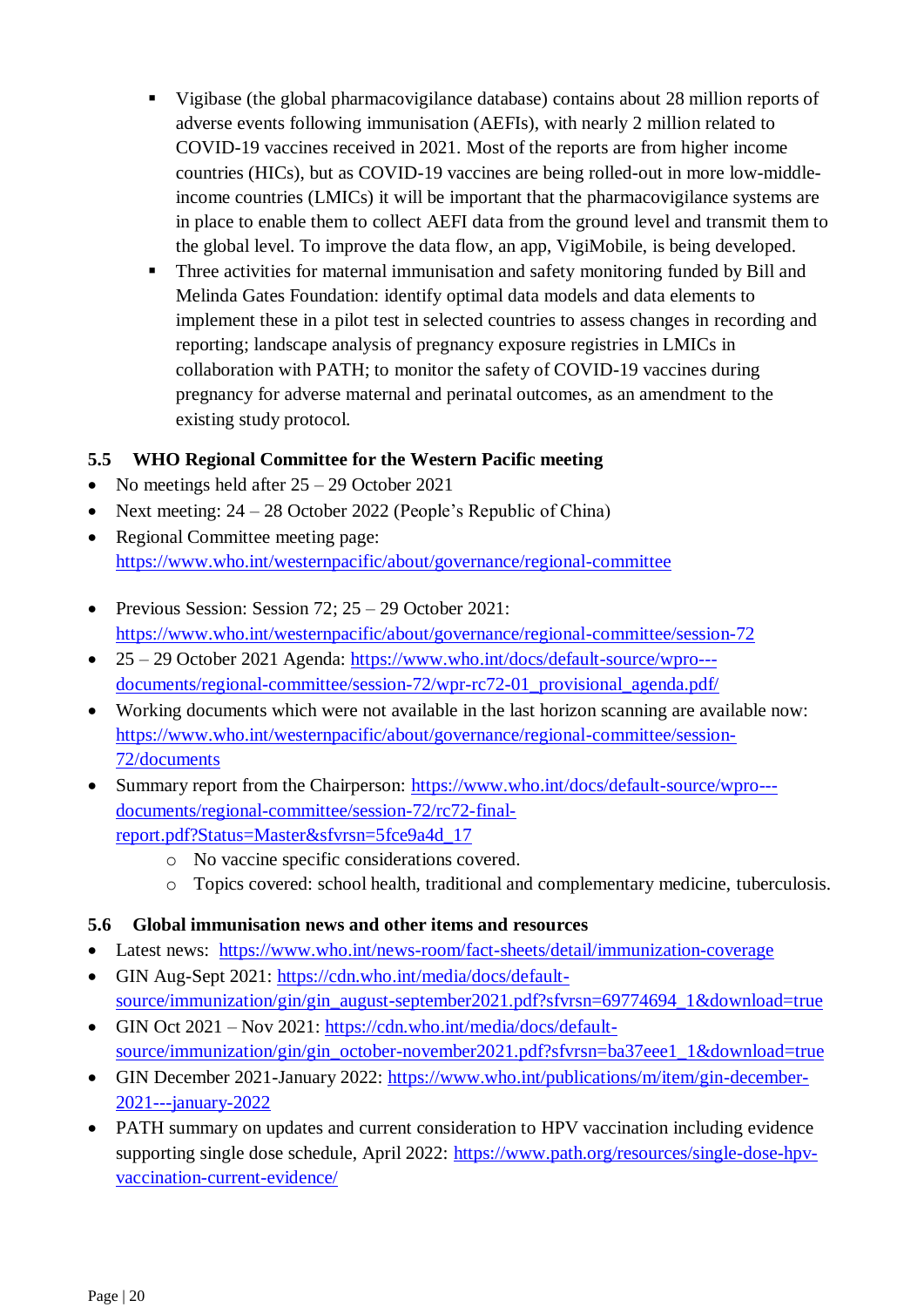Press release for WHO's recommendation of single dose HPV vaccination: [https://www.who.int/news/item/11-04-2022-one-dose-human-papillomavirus-\(hpv\)-vaccine](https://www.who.int/news/item/11-04-2022-one-dose-human-papillomavirus-(hpv)-vaccine-offers-solid-protection-against-cervical-cancer)[offers-solid-protection-against-cervical-cancer](https://www.who.int/news/item/11-04-2022-one-dose-human-papillomavirus-(hpv)-vaccine-offers-solid-protection-against-cervical-cancer)

## <span id="page-20-0"></span>**5.7 COVID-19 related reports, guidelines and publications**

- Recent COVID-19 publications published by WPRO: [https://apps.who.int/iris/discover?search](https://apps.who.int/iris/discover?search-result=true&query=&scope=&filtertype_0=mesh&filter_relational_operator_0=contains&filter_0=COVID-19&rpp=10&sort_by=dc.date.accessioned_dt&order=desc)result=true&query=&scope=&filtertype\_0=mesh&filter\_relational\_operator\_0=contains&filter [0=COVID-19&rpp=10&sort\\_by=dc.date.accessioned\\_dt&order=desc](https://apps.who.int/iris/discover?search-result=true&query=&scope=&filtertype_0=mesh&filter_relational_operator_0=contains&filter_0=COVID-19&rpp=10&sort_by=dc.date.accessioned_dt&order=desc)
- Disease Outbreak News (DONs):<https://www.who.int/emergencies/disease-outbreak-news>

Many documents on COVID-19 vaccine recommendations or technical guidance have been updated. See Appendix 8.1 for current list.

## <span id="page-20-1"></span>**6 Other items**

### <span id="page-20-2"></span>**6.1 Published information on assessment and registration of vaccines in Australia by TGA**

#### **6.1.1 Public summary documents**

Provisional Registrations of COVID-19 vaccines: [https://www.tga.gov.au/covid-19-vaccine](https://www.tga.gov.au/covid-19-vaccine-provisional-registrations)[provisional-registrations](https://www.tga.gov.au/covid-19-vaccine-provisional-registrations)

#### **6.1.2 TGA media releases (non-COVID-19)**

- Media releases and statements landing page: <https://www.tga.gov.au/media-releases-statements> Note: only key updates are provided in this summary
- 2022 Seasonal Influenza Vaccines: Information for consumers and health professionals (25 March 2022):<https://www.tga.gov.au/media-release/2022-seasonal-influenza-vaccines>
- Zostavax: Safety advisory careful assessment and screening for immunocompromise essential before administration of Zostavax (17 February 2022):<https://www.tga.gov.au/alert/zostavax>

A number of TGA media releases related to COVID-19 vaccines have been published. Please refer to Appendix 8.4.

## <span id="page-20-3"></span>**7 Upcoming meetings and agendas**

**ACIP, USA** [\(http://www.cdc.gov/vaccines/acip/meetings/upcoming-dates.html\)](http://www.cdc.gov/vaccines/acip/meetings/upcoming-dates.html)

- 2022: 22-23 June; 19-20 October
- 2023: 22-23 February: 21-22 June: 25-26 October

**PTAC, New Zealand** [https://pharmac.govt.nz/about/expert-advice/pharmacology-and-therapeutics](https://pharmac.govt.nz/about/expert-advice/pharmacology-and-therapeutics-advisory-committee-ptac/)[advisory-committee-ptac/\)](https://pharmac.govt.nz/about/expert-advice/pharmacology-and-therapeutics-advisory-committee-ptac/)

2022 meeting dates: 19–20 May; 18–19 August; 17–18 November

**JCVI, UK** [\(https://www.gov.uk/government/policy-advisory-groups/joint-committee-on](https://www.gov.uk/government/policy-advisory-groups/joint-committee-on-vaccination-and-immunisation)[vaccination-and-immunisation\)](https://www.gov.uk/government/policy-advisory-groups/joint-committee-on-vaccination-and-immunisation)

Future meeting dates pending, but usually the 1st Wednesday of February, June and October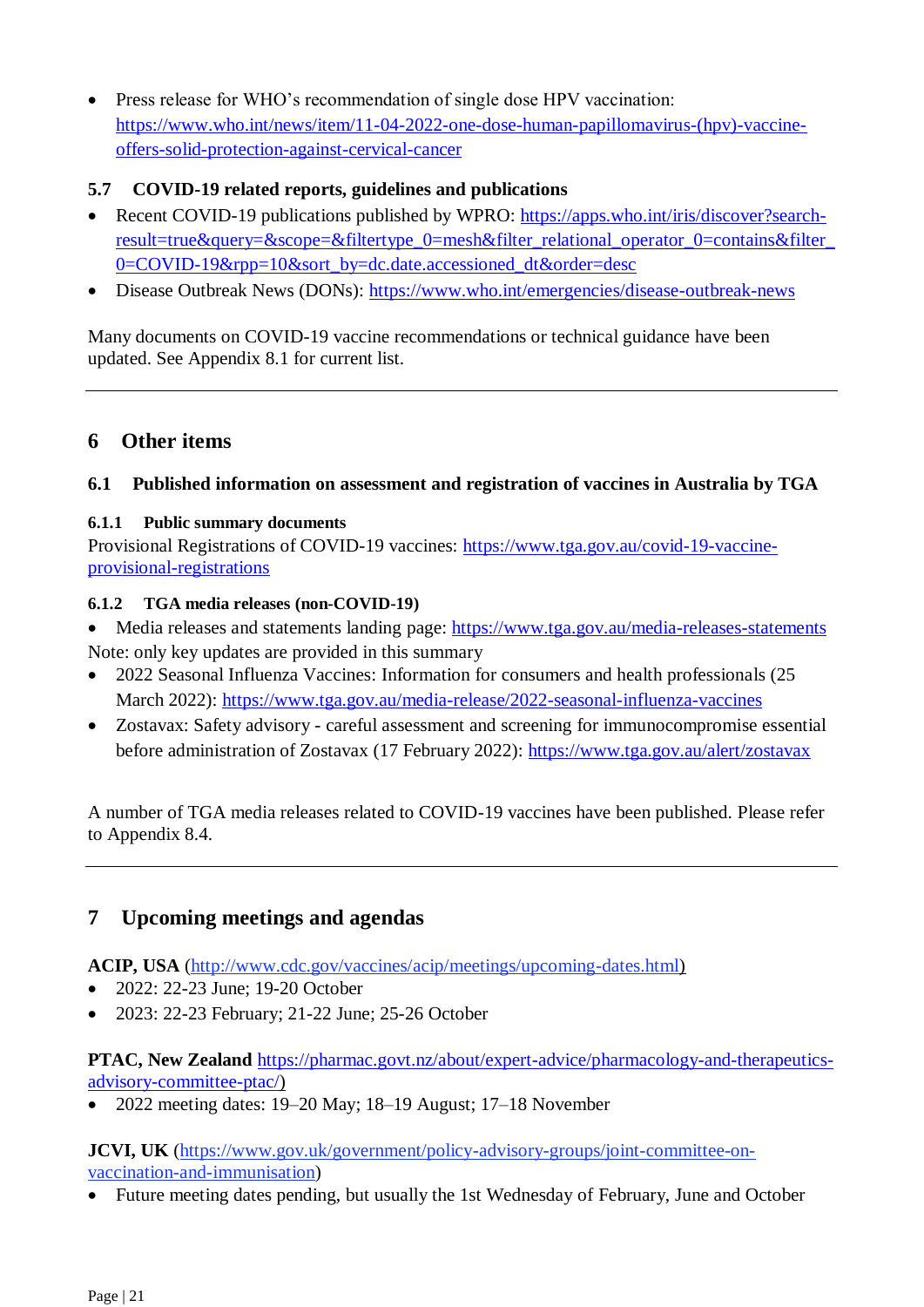**NACI, Canada** [\(https://www.canada.ca/en/public-health/services/immunization/national-advisory](https://www.canada.ca/en/public-health/services/immunization/national-advisory-committee-on-immunization-naci/meetings.html)[committee-on-immunization-naci/meetings.html\)](https://www.canada.ca/en/public-health/services/immunization/national-advisory-committee-on-immunization-naci/meetings.html)

All meetings will be conducted virtually.

2022: 24 May; 7 June; 21 June

**SAGE WHO** [\(https://www.who.int/groups/strategic-advisory-group-of-experts-on](https://www.who.int/groups/strategic-advisory-group-of-experts-on-immunization/meetings)[immunization/meetings\)](https://www.who.int/groups/strategic-advisory-group-of-experts-on-immunization/meetings)

- $\bullet$  2022: 4-6 October
- 2023: 21-23 March; 26-28 September
- 2024: 19-21 March; 24-26 September

**WHO-GACVS** [\(https://www.who.int/vaccine\\_safety/committee/en/\)](https://www.who.int/vaccine_safety/committee/en/)

The first joint WHO Global Advisory Committee on Vaccine Safety (GACVS) and WHO Advisory Committee on Safety of Medicinal Products (ACSoMP) meeting will be held on: 14-16 June 2022

#### **WPRO**

 $\bullet$  24 – 28 October 2022 (People's Republic of China)

**ACV** [\(https://www.tga.gov.au/committee/advisory-committee-vaccines-acv\)](https://www.tga.gov.au/committee/advisory-committee-vaccines-acv)

<span id="page-21-0"></span>• 2022: 1 June; 3 August; 5 October; 30 November

## **8 Appendix**

#### <span id="page-21-1"></span>**8.1 COVID-19 related reports, guidelines and publications by WHO**

Technical Guidance Publications: [https://www.who.int/emergencies/diseases/novel-coronavirus-](https://www.who.int/emergencies/diseases/novel-coronavirus-2019/technical-guidance-publications)[2019/technical-guidance-publications](https://www.who.int/emergencies/diseases/novel-coronavirus-2019/technical-guidance-publications)

#### **Moderna mRNA-1273 vaccine against COVID-19**

- Interim recommendations for use of the Moderna mRNA-1273 vaccine against COVID-19: interim guidance (updated 23 February 2022): <https://apps.who.int/iris/handle/10665/352124>
	- o Annexes to the recommendations for use of the Moderna mRNA-1273 vaccine against COVID-19 (23 February 2022): [https://www.who.int/publications/i/item/WHO-2019-nCoV-vaccines-SAGE](https://www.who.int/publications/i/item/WHO-2019-nCoV-vaccines-SAGE-recommendation-mrna-1273-GRADE-ETR-annexes)[recommendation-mrna-1273-GRADE-ETR-annexes](https://www.who.int/publications/i/item/WHO-2019-nCoV-vaccines-SAGE-recommendation-mrna-1273-GRADE-ETR-annexes)
- Background document on the mRNA-1273 vaccine (Moderna) against COVID-19 (3 February 2022): [https://www.who.int/publications/i/item/background-document-on-the](https://www.who.int/publications/i/item/background-document-on-the-mrna-1273-vaccine-(moderna)-against-covid-19)[mrna-1273-vaccine-\(moderna\)-against-covid-19](https://www.who.int/publications/i/item/background-document-on-the-mrna-1273-vaccine-(moderna)-against-covid-19)

#### **ChAdOx1-S [recombinant] vaccine against COVID-19 (AstraZeneca COVID-19 vaccine AZD1222 Vaxzevria™, SII COVISHIELD™)**

• Interim recommendations for use of the ChAdOx1-S [recombinant] vaccine against COVID-19 (AstraZeneca COVID-19 vaccine AZD1222 Vaxzevria™, SII COVISHIELD™)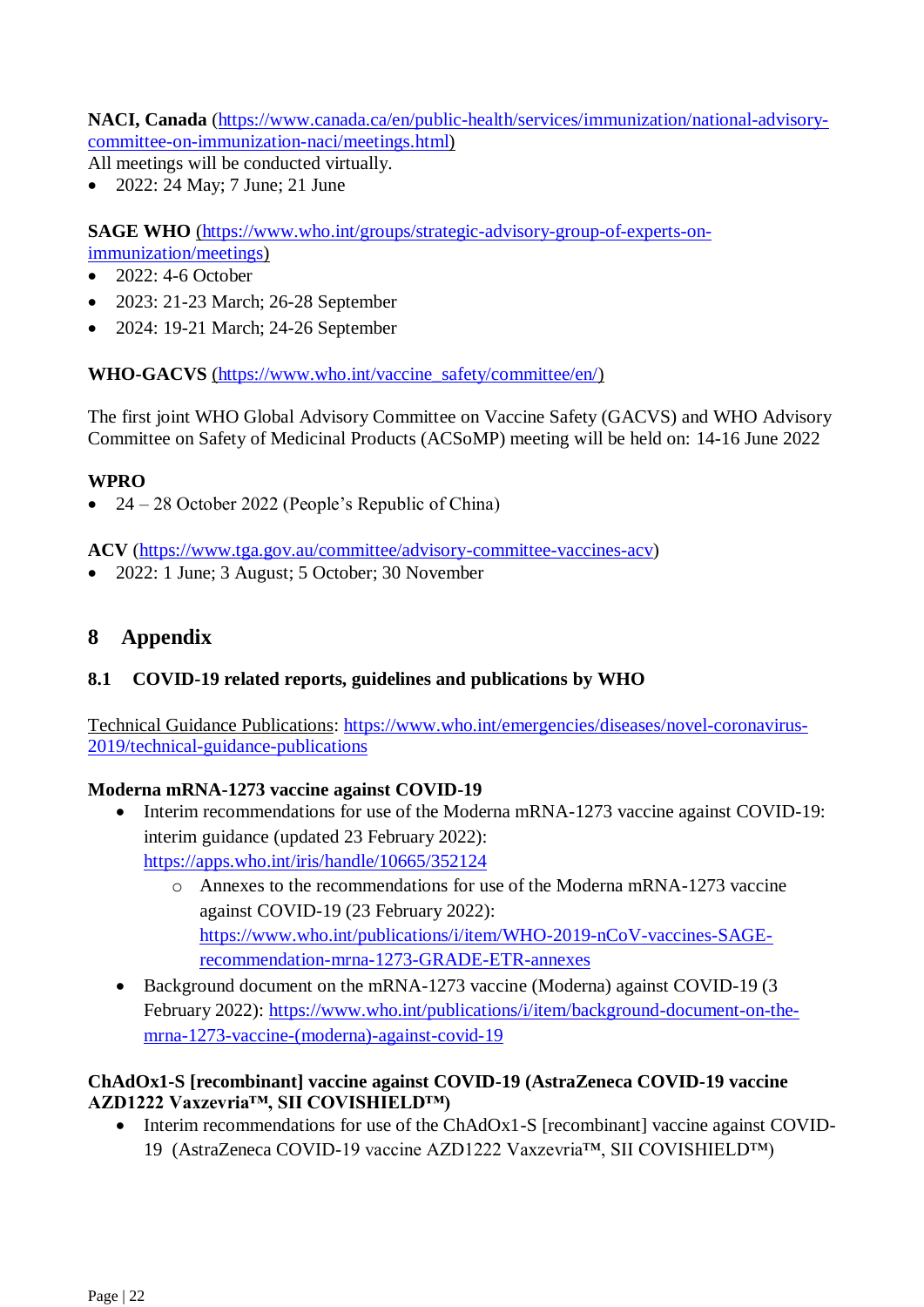(updated 15 March 2022): [https://www.who.int/publications/i/item/WHO-2019-nCoV](https://www.who.int/publications/i/item/WHO-2019-nCoV-vaccines-SAGE_recommendation-AZD1222-2021.1)[vaccines-SAGE\\_recommendation-AZD1222-2021.1](https://www.who.int/publications/i/item/WHO-2019-nCoV-vaccines-SAGE_recommendation-AZD1222-2021.1)

- o Annexes to the interim recommendations for use of theChAdOx1-S [recombinant] vaccine against COVID-19 (AstraZeneca COVID-19 vaccine AZD1222 Vaxzevria™, SII COVISHIELD™) (updated 15 March 2022): [https://www.who.int/publications/i/item/WHO-2019-nCoV-vaccines-SAGE](https://www.who.int/publications/i/item/WHO-2019-nCoV-vaccines-SAGE-recommendation-AZD1222-GRADE-ETR-2021.1)[recommendation-AZD1222-GRADE-ETR-2021.1](https://www.who.int/publications/i/item/WHO-2019-nCoV-vaccines-SAGE-recommendation-AZD1222-GRADE-ETR-2021.1)
- Background document on the AZD1222 vaccine against COVID-19 developed by Oxford University and AstraZeneca (5 March 2022): [https://www.who.int/publications/i/item/background-document-on-the-azd1222-vaccine](https://www.who.int/publications/i/item/background-document-on-the-azd1222-vaccine-against-covid-19-developed-by-oxford-university-and-astrazeneca)[against-covid-19-developed-by-oxford-university-and-astrazeneca](https://www.who.int/publications/i/item/background-document-on-the-azd1222-vaccine-against-covid-19-developed-by-oxford-university-and-astrazeneca)

## **Novavax NVX-CoV2373 COVID-19 vaccine**

 Vaccine explainer: NVX-CoV2373 recombinant, adjuvanted COVID-19 vaccine (9 February 2022): [https://www.who.int/publications/m/item/nvx-cov2373-recombinant](https://www.who.int/publications/m/item/nvx-cov2373-recombinant-adjuvanted-covid-19-vaccine)[adjuvanted-covid-19-vaccine](https://www.who.int/publications/m/item/nvx-cov2373-recombinant-adjuvanted-covid-19-vaccine)

## **CoronaVac, developed by Sinovac**

- Interim recommendations for use of the inactivated COVID-19 vaccine, CoronaVac, developed by Sinovac (updated 15 March 2022): [https://www.who.int/publications/i/item/WHO-2019-nCoV-vaccines-](https://www.who.int/publications/i/item/WHO-2019-nCoV-vaccines-SAGE_recommendation-Sinovac-CoronaVac-2021.1)[SAGE\\_recommendation-Sinovac-CoronaVac-2021.1](https://www.who.int/publications/i/item/WHO-2019-nCoV-vaccines-SAGE_recommendation-Sinovac-CoronaVac-2021.1)
	- o Annexes to the recommendations for use of the Sinovac-CoronaVac vaccine against COVID-19: Grading of evidence, Evidence to recommendation tables (updated 15 March 2022): [https://www.who.int/publications/i/item/WHO-2019-nCoV-vaccines-](https://www.who.int/publications/i/item/WHO-2019-nCoV-vaccines-SAGE_recommendation-Sinovac-CoronaVac-annexes-2021.1)[SAGE\\_recommendation-Sinovac-CoronaVac-annexes-2021.1](https://www.who.int/publications/i/item/WHO-2019-nCoV-vaccines-SAGE_recommendation-Sinovac-CoronaVac-annexes-2021.1)

## **BIBP developed by China National Biotec Group (CNBG), Sinopharm**

• Interim recommendations for use of the inactivated COVID-19 vaccine BIBP developed by China National Biotec Group (CNBG), Sinopharm (updated 15 March 2022): [https://www.who.int/publications/i/item/WHO-2019-nCoV-vaccines-SAGE-recommendation-](https://www.who.int/publications/i/item/WHO-2019-nCoV-vaccines-SAGE-recommendation-BIBP)[BIBP](https://www.who.int/publications/i/item/WHO-2019-nCoV-vaccines-SAGE-recommendation-BIBP)

## **Bharat Biotech BBV152 COVAXIN® vaccine**

- Interim recommendations for use of the Bharat Biotech BBV152 COVAXIN® vaccine against COVID-19 (updated 15 March 2022): [https://www.who.int/publications/i/item/WHO-2019](https://www.who.int/publications/i/item/WHO-2019-nCoV-vaccines-SAGE-recommendation-bbv152-covaxin) [nCoV-vaccines-SAGE-recommendation-bbv152-covaxin](https://www.who.int/publications/i/item/WHO-2019-nCoV-vaccines-SAGE-recommendation-bbv152-covaxin)
	- o Annexes to the interim recommendations for use of the Bharat Biotech BBV152 COVAXIN® vaccine against COVID-19 (updated 15 March 2022): https://www.who.int/publications/i/item/WHO-2019-nCoV-vaccines-SAGErecommendation-bbv152-covaxin-annexes

## **Variants**

• Contact tracing and quarantine in the context of the Omicron SARS-CoV-2 variant: interim guidance (17 February 2022): [https://www.who.int/publications/i/item/WHO-2019-nCoV-](https://www.who.int/publications/i/item/WHO-2019-nCoV-Contact-tracing-and-quarantine-Omicron-variant-2022.1)[Contact-tracing-and-quarantine-Omicron-variant-2022.1](https://www.who.int/publications/i/item/WHO-2019-nCoV-Contact-tracing-and-quarantine-Omicron-variant-2022.1)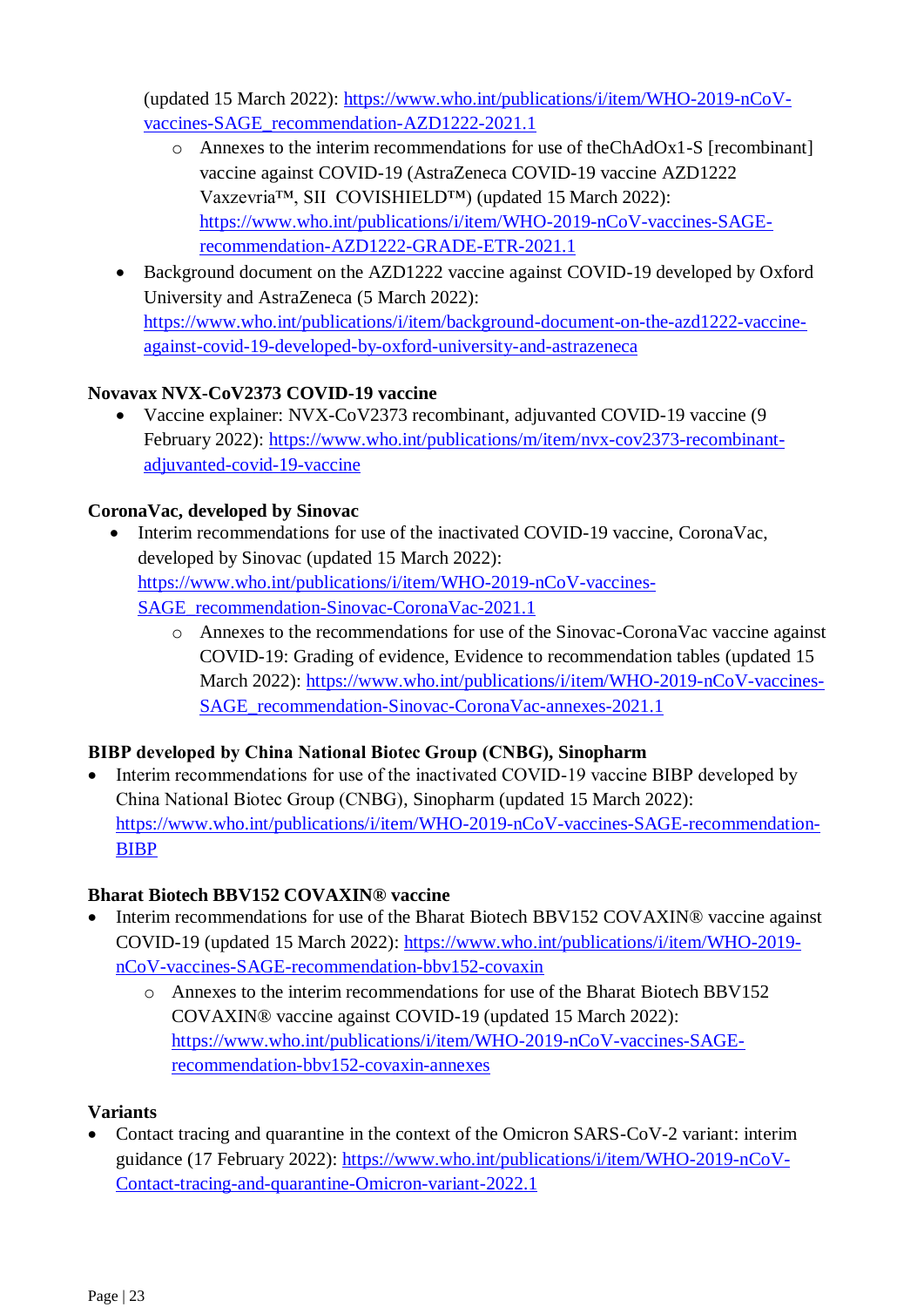## **Technical Documents**

- Infection prevention and control in the context of coronavirus disease (COVID-19): A living guideline (7 March 2022): [https://www.who.int/publications/i/item/WHO-2019-nCoV-ipc](https://www.who.int/publications/i/item/WHO-2019-nCoV-ipc-guideline-2022.1)[guideline-2022.1](https://www.who.int/publications/i/item/WHO-2019-nCoV-ipc-guideline-2022.1)
- Use of SARS-CoV-2 antigen-detection rapid diagnostic tests for COVID-19 self-testing (9 March 2022): [https://www.who.int/publications/i/item/WHO-2019-nCoV-Ag-RDTs-](https://www.who.int/publications/i/item/WHO-2019-nCoV-Ag-RDTs-Self_testing-2022.1)Self testing-2022.1
- Accelerating COVID-19 Vaccine Deployment (20 April 2022): <https://www.who.int/publications/m/item/accelerating-covid-19-vaccine-deployment>
- Infection prevention and control in the context of coronavirus disease (COVID-19): a living guideline, 25 April 2022: updated chapter: mask use, part 1: health care settings (25 April 2022):<https://www.who.int/publications/i/item/WHO-2019-nCoV-ipc-guideline-2022.2>

### **Surveillance**

- Public health surveillance for COVID-19: interim guidance (14 February 2022): <https://www.who.int/publications/i/item/WHO-2019-nCoV-SurveillanceGuidance-2022.1>
- Acknowledgements: The Unity Studies for sero-epidemiological investigation of COVID-19 (24 March 2022): [https://www.who.int/publications/m/item/acknowledgements-the-unity](https://www.who.int/publications/m/item/acknowledgements-the-unity-studies-for-sero-epidemiological-investigation-of-covid-19)[studies-for-sero-epidemiological-investigation-of-covid-19](https://www.who.int/publications/m/item/acknowledgements-the-unity-studies-for-sero-epidemiological-investigation-of-covid-19)
- Environmental surveillance for SARS-COV-2 to complement public health surveillance Interim Guidance (14 April 2022): [https://www.who.int/publications/i/item/WHO-HEP-ECH-](https://www.who.int/publications/i/item/WHO-HEP-ECH-WSH-2022.1)[WSH-2022.1](https://www.who.int/publications/i/item/WHO-HEP-ECH-WSH-2022.1)

## **COVID-19 Vaccines**

• Injection safety in the context of coronavirus disease (COVID-19) vaccination: Addendum to policy brief, 5 April 2022 (5 April 2022): [https://www.who.int/publications/i/item/WHO-2019](https://www.who.int/publications/i/item/WHO-2019-nCoV-Policy_brief-Vaccination-Injection_safety-Addendum-2022.1) [nCoV-Policy\\_brief-Vaccination-Injection\\_safety-Addendum-2022.1](https://www.who.int/publications/i/item/WHO-2019-nCoV-Policy_brief-Vaccination-Injection_safety-Addendum-2022.1)

## **COVAX**

- Annex for Phase 2 of COVAX Allocation Framework (14 April 2022): <https://www.who.int/publications/m/item/annex-for-phase-2-of-covax-allocation-framework>
- Explainer for COVAX Allocation Phase 2 (14 April 2022): <https://www.who.int/publications/m/item/explainer-for-covax-allocation-phase-2>

#### **Toolkits**

- WHO COVID-19 Essential Supplies Forecasting Tool (COVID-ESFT) v4.1 (15 February 2022): https://www.who.int/publications/i/item/WHO-2019-nCoV-Tools-Essential forecasting-[2022.1](https://www.who.int/publications/i/item/WHO-2019-nCoV-Tools-Essential_forecasting-2022.1)
- COVID-19 Vaccine Introduction and deployment Costing tool (CVIC tool) (21 April 2022): [https://www.who.int/publications/i/item/who-2019-ncov-vaccine\\_deployment\\_tool-2021.1](https://www.who.int/publications/i/item/who-2019-ncov-vaccine_deployment_tool-2021.1)

## <span id="page-23-0"></span>**8.2 Additional ACIP meetings focused on COVID-19 vaccines**

Additional meetings were held on: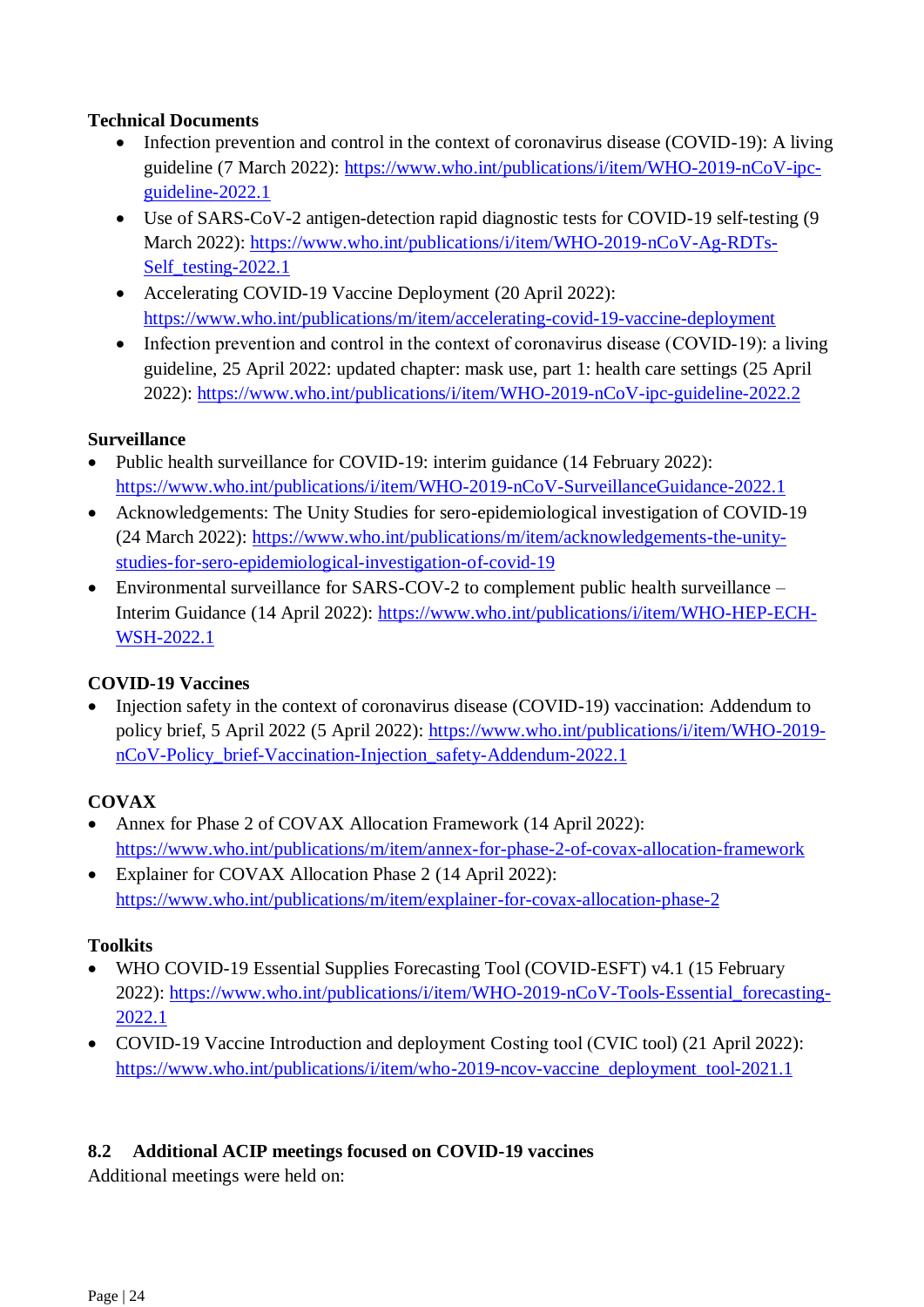- 4 February 2022:<https://www.cdc.gov/vaccines/acip/meetings/slides-2022-02-04.html>
- 20 April 2022:<https://www.cdc.gov/vaccines/acip/meetings/slides-2022-04-20.html>

### **Briefly, the following topics were covered in these meetings:**

- Biologics License Application (BLA): Moderna mRNA-1273 updated safety and efficacy data;
- Myocarditis and pericarditis: updates following Moderna mRNA-1273 vaccination; surveillance data; MOVING outreach program for adolescents and clinicians; VSD Moderna and Pfizer-BioNTech COVID-19 vaccine; intervals; international data and policies
- Vaccine Safety Technical (VaST) assessment; VaST summary
- GRADE: Moderna mRNA-1273 vaccine; EtR framework: Moderna mRNA-1273 primary series in adults
- Clarification of guidance for people who are moderately to severely immunocompromised
- Updates to recommendations: passive antibody products intervals; second booster doses
- Extended intervals: primary series mRNA vaccines; Canadian primary series data; international data and policies for myocarditis;
- Booster doses
	- o Vaccine effectiveness for Omicron infections, hospitalisations
	- o Safety; rapid cycle analysis for boosters
	- o EtR framework: booster doses in adults  $\geq 50$  years of age and immunocompromised individuals
- Second booster dose; up to date definitions; individuals who may receive second booster as soon as possible; individuals who may consider waiting
- Framework for future doses: key considerations and data; defining goals of COVID-19 vaccination; waning effectiveness; implementation considerations

#### <span id="page-24-0"></span>**8.3 Recommendations from NACI on the use of COVID-19 vaccines**

- Current vaccine statements:
	- o Published 12 April 2022: Updated guidance on a first booster dose of COVID-19 vaccines in Canada

[https://www.canada.ca/en/public-health/services/immunization/national-advisory-committee-on](https://www.canada.ca/en/public-health/services/immunization/national-advisory-committee-on-immunization-naci/guidance-first-booster-dose-covid-19-vaccines.html)[immunization-naci/guidance-first-booster-dose-covid-19-vaccines.html](https://www.canada.ca/en/public-health/services/immunization/national-advisory-committee-on-immunization-naci/guidance-first-booster-dose-covid-19-vaccines.html)

- Summary: [https://www.canada.ca/en/public-health/services/immunization/national](https://www.canada.ca/en/public-health/services/immunization/national-advisory-committee-on-immunization-naci/guidance-first-booster-dose-covid-19-vaccines/summary-april-12-2022.html)[advisory-committee-on-immunization-naci/guidance-first-booster-dose-covid-19](https://www.canada.ca/en/public-health/services/immunization/national-advisory-committee-on-immunization-naci/guidance-first-booster-dose-covid-19-vaccines/summary-april-12-2022.html) [vaccines/summary-april-12-2022.html](https://www.canada.ca/en/public-health/services/immunization/national-advisory-committee-on-immunization-naci/guidance-first-booster-dose-covid-19-vaccines/summary-april-12-2022.html)
- o Published 5 April 2022: Initial guidance on a second booster dose of COVID-19 vaccines in Canada

[https://www.canada.ca/en/public-health/services/immunization/national-advisory-committee-on](https://www.canada.ca/en/public-health/services/immunization/national-advisory-committee-on-immunization-naci/guidance-second-booster-dose-covid-19-vaccines.html)[immunization-naci/guidance-second-booster-dose-covid-19-vaccines.html](https://www.canada.ca/en/public-health/services/immunization/national-advisory-committee-on-immunization-naci/guidance-second-booster-dose-covid-19-vaccines.html)

- Summary: [https://www.canada.ca/en/public-health/services/immunization/national](https://www.canada.ca/en/public-health/services/immunization/national-advisory-committee-on-immunization-naci/guidance-second-booster-dose-covid-19-vaccines/summary-april-5-2022.html)[advisory-committee-on-immunization-naci/guidance-second-booster-dose-covid-19](https://www.canada.ca/en/public-health/services/immunization/national-advisory-committee-on-immunization-naci/guidance-second-booster-dose-covid-19-vaccines/summary-april-5-2022.html) [vaccines/summary-april-5-2022.html](https://www.canada.ca/en/public-health/services/immunization/national-advisory-committee-on-immunization-naci/guidance-second-booster-dose-covid-19-vaccines/summary-april-5-2022.html)
- o Published 17 March 2022: Recommendations on the use of Moderna Spikevax COVID-19 vaccine in children 6 to 11 years of age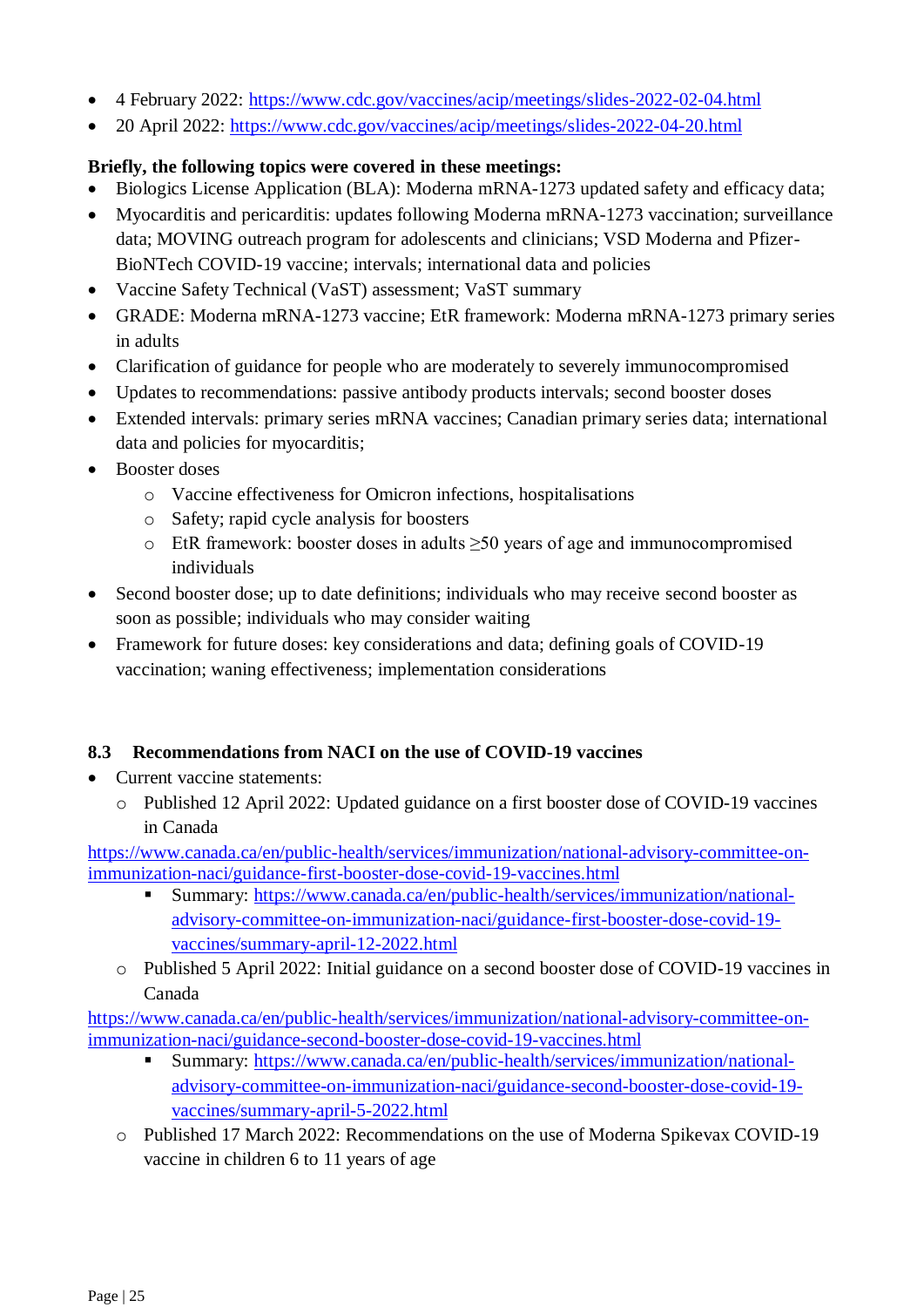[https://www.canada.ca/en/public-health/services/immunization/national-advisory-committee-on](https://www.canada.ca/en/public-health/services/immunization/national-advisory-committee-on-immunization-naci/recommendations-use-moderna-spikevax-covid-19-vaccine-children-6-11-years-age.html)[immunization-naci/recommendations-use-moderna-spikevax-covid-19-vaccine-children-6-11-years](https://www.canada.ca/en/public-health/services/immunization/national-advisory-committee-on-immunization-naci/recommendations-use-moderna-spikevax-covid-19-vaccine-children-6-11-years-age.html)[age.html](https://www.canada.ca/en/public-health/services/immunization/national-advisory-committee-on-immunization-naci/recommendations-use-moderna-spikevax-covid-19-vaccine-children-6-11-years-age.html)

- Summary: [https://www.canada.ca/en/public-health/services/immunization/national](https://www.canada.ca/en/public-health/services/immunization/national-advisory-committee-on-immunization-naci/recommendations-use-moderna-spikevax-covid-19-vaccine-children-6-11-years-age/summary-march-17-2022.html)[advisory-committee-on-immunization-naci/recommendations-use-moderna-spikevax](https://www.canada.ca/en/public-health/services/immunization/national-advisory-committee-on-immunization-naci/recommendations-use-moderna-spikevax-covid-19-vaccine-children-6-11-years-age/summary-march-17-2022.html)[covid-19-vaccine-children-6-11-years-age/summary-march-17-2022.html](https://www.canada.ca/en/public-health/services/immunization/national-advisory-committee-on-immunization-naci/recommendations-use-moderna-spikevax-covid-19-vaccine-children-6-11-years-age/summary-march-17-2022.html)
- o Published 11 March 2022: Recommendations on the use of Medicago COVID-19 vaccine (Covifenz)

[https://www.canada.ca/en/public-health/services/immunization/national-advisory-committee-on](https://www.canada.ca/en/public-health/services/immunization/national-advisory-committee-on-immunization-naci/recommendations-use-medicago-covid-19-vaccine.html)[immunization-naci/recommendations-use-medicago-covid-19-vaccine.html](https://www.canada.ca/en/public-health/services/immunization/national-advisory-committee-on-immunization-naci/recommendations-use-medicago-covid-19-vaccine.html)

- Summary: [https://www.canada.ca/en/public-health/services/immunization/national](https://www.canada.ca/en/public-health/services/immunization/national-advisory-committee-on-immunization-naci/recommendations-use-medicago-covid-19-vaccine/summary-march-11-2022.html)[advisory-committee-on-immunization-naci/recommendations-use-medicago-covid-19](https://www.canada.ca/en/public-health/services/immunization/national-advisory-committee-on-immunization-naci/recommendations-use-medicago-covid-19-vaccine/summary-march-11-2022.html) [vaccine/summary-march-11-2022.html](https://www.canada.ca/en/public-health/services/immunization/national-advisory-committee-on-immunization-naci/recommendations-use-medicago-covid-19-vaccine/summary-march-11-2022.html)
- o Published 17 February 2022: Recommendations on the use of Novavax Nuvaxovid COVID-19 vaccine

[https://www.canada.ca/en/public-health/services/immunization/national-advisory-committee-on](https://www.canada.ca/en/public-health/services/immunization/national-advisory-committee-on-immunization-naci/recommendations-use-novavax-nuvaxovid-covid-19-vaccine.html)[immunization-naci/recommendations-use-novavax-nuvaxovid-covid-19-vaccine.html](https://www.canada.ca/en/public-health/services/immunization/national-advisory-committee-on-immunization-naci/recommendations-use-novavax-nuvaxovid-covid-19-vaccine.html)

- Summary: [https://www.canada.ca/en/public-health/services/immunization/national](https://www.canada.ca/en/public-health/services/immunization/national-advisory-committee-on-immunization-naci/recommendations-use-novavax-nuvaxovid-covid-19-vaccine/summary-february-17-2022.html)[advisory-committee-on-immunization-naci/recommendations-use-novavax-nuvaxovid](https://www.canada.ca/en/public-health/services/immunization/national-advisory-committee-on-immunization-naci/recommendations-use-novavax-nuvaxovid-covid-19-vaccine/summary-february-17-2022.html)[covid-19-vaccine/summary-february-17-2022.html](https://www.canada.ca/en/public-health/services/immunization/national-advisory-committee-on-immunization-naci/recommendations-use-novavax-nuvaxovid-covid-19-vaccine/summary-february-17-2022.html)
- o Published 4 February 2022: NACI rapid response: Updated guidance on COVID-19 vaccination timing for individuals previously infected with SARS-CoV-2

[https://www.canada.ca/en/public-health/services/immunization/national-advisory-committee-on](https://www.canada.ca/en/public-health/services/immunization/national-advisory-committee-on-immunization-naci/rapid-response-guidance-covid-19-vaccination-timing-individuals-previously-infected-sars-cov-2.html)[immunization-naci/rapid-response-guidance-covid-19-vaccination-timing-individuals-previously](https://www.canada.ca/en/public-health/services/immunization/national-advisory-committee-on-immunization-naci/rapid-response-guidance-covid-19-vaccination-timing-individuals-previously-infected-sars-cov-2.html)[infected-sars-cov-2.html](https://www.canada.ca/en/public-health/services/immunization/national-advisory-committee-on-immunization-naci/rapid-response-guidance-covid-19-vaccination-timing-individuals-previously-infected-sars-cov-2.html)

- Summary: [https://www.canada.ca/en/public-health/services/immunization/national](https://www.canada.ca/en/public-health/services/immunization/national-advisory-committee-on-immunization-naci/rapid-response-guidance-covid-19-vaccination-timing-individuals-previously-infected-sars-cov-2/summary.html)[advisory-committee-on-immunization-naci/rapid-response-guidance-covid-19](https://www.canada.ca/en/public-health/services/immunization/national-advisory-committee-on-immunization-naci/rapid-response-guidance-covid-19-vaccination-timing-individuals-previously-infected-sars-cov-2/summary.html) [vaccination-timing-individuals-previously-infected-sars-cov-2/summary.html](https://www.canada.ca/en/public-health/services/immunization/national-advisory-committee-on-immunization-naci/rapid-response-guidance-covid-19-vaccination-timing-individuals-previously-infected-sars-cov-2/summary.html)
- o Published 28 January 2022: NACI rapid response: Guidance on the use of booster COVID-19 vaccine doses in adolescents 12 to 17 years of age

[https://www.canada.ca/en/public-health/services/immunization/national-advisory-committee-on](https://www.canada.ca/en/public-health/services/immunization/national-advisory-committee-on-immunization-naci/rapid-response-guidance-use-booster-covid-19-vaccine-doses-adolescents-12-17-years-age.html)[immunization-naci/rapid-response-guidance-use-booster-covid-19-vaccine-doses-adolescents-12-](https://www.canada.ca/en/public-health/services/immunization/national-advisory-committee-on-immunization-naci/rapid-response-guidance-use-booster-covid-19-vaccine-doses-adolescents-12-17-years-age.html) [17-years-age.html](https://www.canada.ca/en/public-health/services/immunization/national-advisory-committee-on-immunization-naci/rapid-response-guidance-use-booster-covid-19-vaccine-doses-adolescents-12-17-years-age.html)

■ Summary: [https://www.canada.ca/en/public-health/services/immunization/national](https://www.canada.ca/en/public-health/services/immunization/national-advisory-committee-on-immunization-naci/rapid-response-guidance-use-booster-covid-19-vaccine-doses-adolescents-12-17-years-age/summary.html)[advisory-committee-on-immunization-naci/rapid-response-guidance-use-booster-covid-](https://www.canada.ca/en/public-health/services/immunization/national-advisory-committee-on-immunization-naci/rapid-response-guidance-use-booster-covid-19-vaccine-doses-adolescents-12-17-years-age/summary.html)[19-vaccine-doses-adolescents-12-17-years-age/summary.html](https://www.canada.ca/en/public-health/services/immunization/national-advisory-committee-on-immunization-naci/rapid-response-guidance-use-booster-covid-19-vaccine-doses-adolescents-12-17-years-age/summary.html)

Table of updates: Recommendations on the use of COVID-19 vaccines: <https://www.canada.ca/en/public-health/services/canadian-immunization-guide/updates.html>

# <span id="page-25-0"></span>**8.4 COVID-19 related TGA media releases**

- Updates related to COVID-19 vaccines can be found here: [https://www.tga.gov.au/covid-19](https://www.tga.gov.au/covid-19-vaccine-news-and-updates) [vaccine-news-and-updates](https://www.tga.gov.au/covid-19-vaccine-news-and-updates)
- COVID-19 vaccines undergoing evaluation (page updated 8 April 2022): <https://www.tga.gov.au/covid-19-vaccines-undergoing-evaluation>
- TGA COVID-19 vaccine weekly safety report landing page: <https://www.tga.gov.au/periodic/covid-19-vaccine-weekly-safety-report>